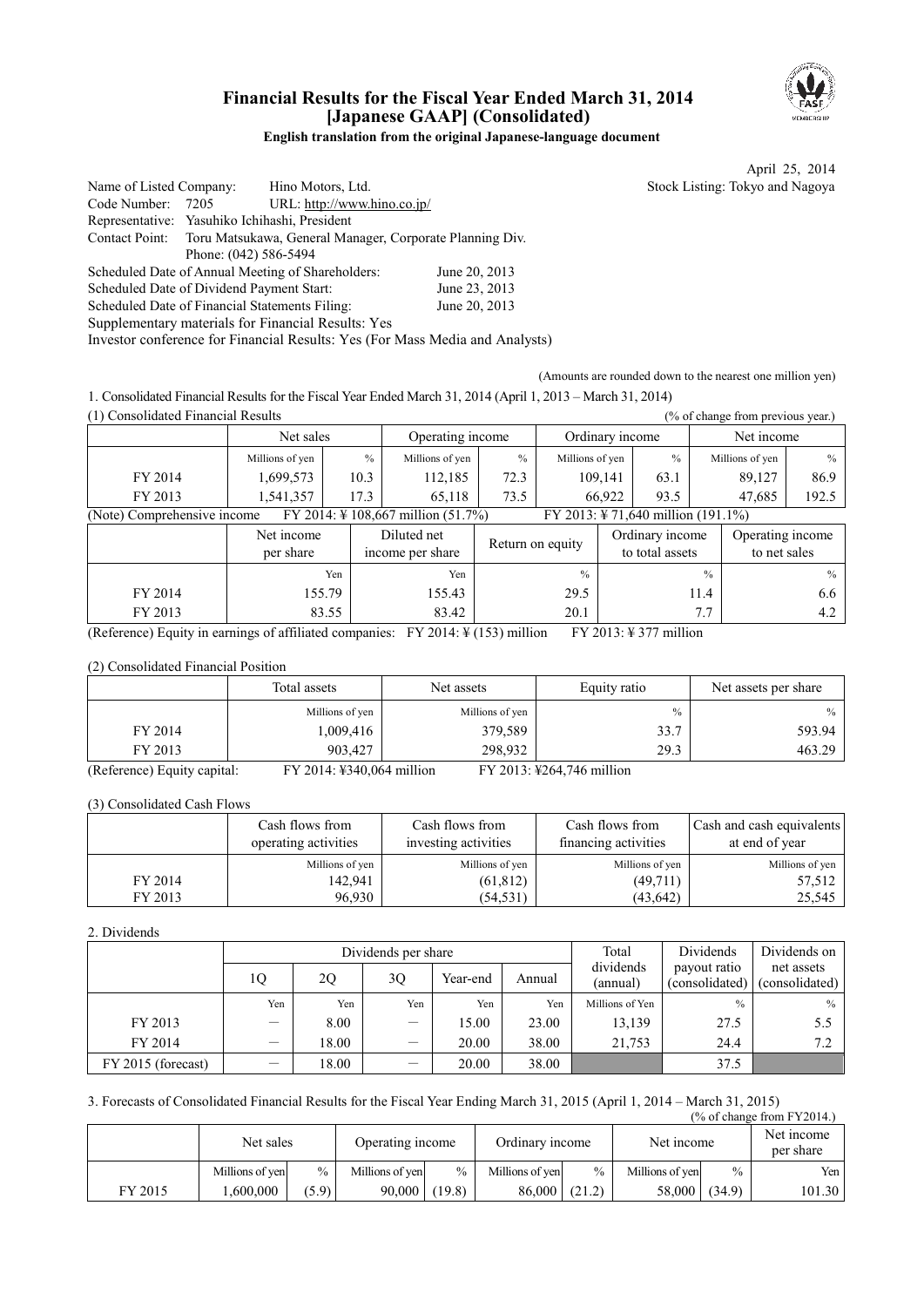\*Notes

- (1) Changes in significant subsidiaries (changes of specified subsidiaries resulting in changes in scope of consolidation) during the current term: None
- (2) Changes in accounting policies, accounting estimates and restatements:
	- 1) Changes in accounting policies due to revisions of accounting standards: Yes
	- 2) Changes in accounting policies due to reasons other than above 1): None
	- 3) Changes in accounting estimates: None 4) Restatements: None
	-

(3) Number of outstanding shares (common stock)

| 1) Number of outstanding shares (including treasury stock) | FY2014 | 574,580,850 shares   FY2013 | 574.580.850 shares |
|------------------------------------------------------------|--------|-----------------------------|--------------------|
| at end of term                                             |        |                             |                    |
| 2) Number of treasury stock at end of term                 | FY2014 | 2.023.732 shares FY2013     | 3,134,717 shares   |
| 3) Average number of shares                                | FY2014 | 572,091,853 shares FY2013   | 570,765,371 shares |

(Reference) Overview of Non-Consolidated Financial Results

1. Non-Consolidated Financial Results for the Fiscal Year Ended March 31, 2014 (April 1, 2013 – March 31, 2014)

(1) Non-Consolidated Financial Results (% of change from previous year.)

|         | Net sales               |               | Operating income                |               | Ordinary income |               | Net income      |       |  |
|---------|-------------------------|---------------|---------------------------------|---------------|-----------------|---------------|-----------------|-------|--|
|         | Millions of yen         | $\frac{0}{0}$ | Millions of yen                 | $\frac{0}{0}$ | Millions of yen | $\frac{0}{0}$ | Millions of yen | $\%$  |  |
| FY 2014 | 1,210,784               | 8.1           | 66,257                          | 114.3         | 76,122          | 89.0          | 71,712          | 78.6  |  |
| FY 2013 | 1,120,121               | 14.7          | 30,921                          | 202.6         | 40,280          | 138.8         | 40,159          | 273.7 |  |
|         | Net income<br>per share |               | Diluted net income<br>per share |               |                 |               |                 |       |  |
|         |                         | Yen           |                                 | Yen           |                 |               |                 |       |  |
| FY 2014 |                         | 125.32        | 125.03                          |               |                 |               |                 |       |  |
| FY 2013 |                         | 70.35         |                                 | 70.24         |                 |               |                 |       |  |

(2) Non-Consolidated Financial Position

|         | Total assets    | Net assets      | Equity ratio | Net assets per share |
|---------|-----------------|-----------------|--------------|----------------------|
|         | Millions of yen | Millions of yen | $\%$         | Yen                  |
| FY 2014 | 638,638         | 293,282         | 45.9         | 511.75               |
| FY 2013 | 604,215         | 232,398         | 38.4         | 405.99               |

(Reference) Equity capital: FY 2014: ¥293,069 million FY 2013: ¥232,055 million

2. Forecasts of Non-Consolidated Financial Results for the Fiscal Year Ending March 31, 2015 (April 1, 2014 – March 31, 2015)

|         |                 |               |                  |        |                 |               |                 |               | $\frac{9}{6}$ of change from FY2014.) |
|---------|-----------------|---------------|------------------|--------|-----------------|---------------|-----------------|---------------|---------------------------------------|
|         | Net sales       |               | Operating income |        | Ordinary income |               | Net income      |               | Net income per<br>share               |
|         | Millions of yen | $\frac{0}{0}$ | Millions of yen  | $\%$   | Millions of ven | $\frac{0}{0}$ | Millions of yen | $\frac{0}{0}$ | Yen                                   |
| FY 2015 | .100,000        | (9.1)         | 50,000           | (24.5) | 61.000          | (19.9)        | 42,000          | (41.4)        | 73.34                                 |

\* Information Regarding Implementation of Auditing Procedures The auditing procedures of the Financial Instruments and Exchange Act do not apply to this financial notice, and at the time of release it is being audited using procedures for financial statements.

\* Statement regarding the proper use of financial forecasts and other remarks

Descriptions regarding the future, including the financial projections contained in this report, are based on certain assumptions currently available to the Company, which are, at the discretion of the Company, deemed reasonable, and the Company gives no guarantees that it will achieve these results. In addition, actual financial results may significantly vary due to various factors. For assumptions used in forecasting financial results and precautions in using the financial projections, please refer to Appendix on Page 2, "1. Operating Results (1) Analysis of Operating Results."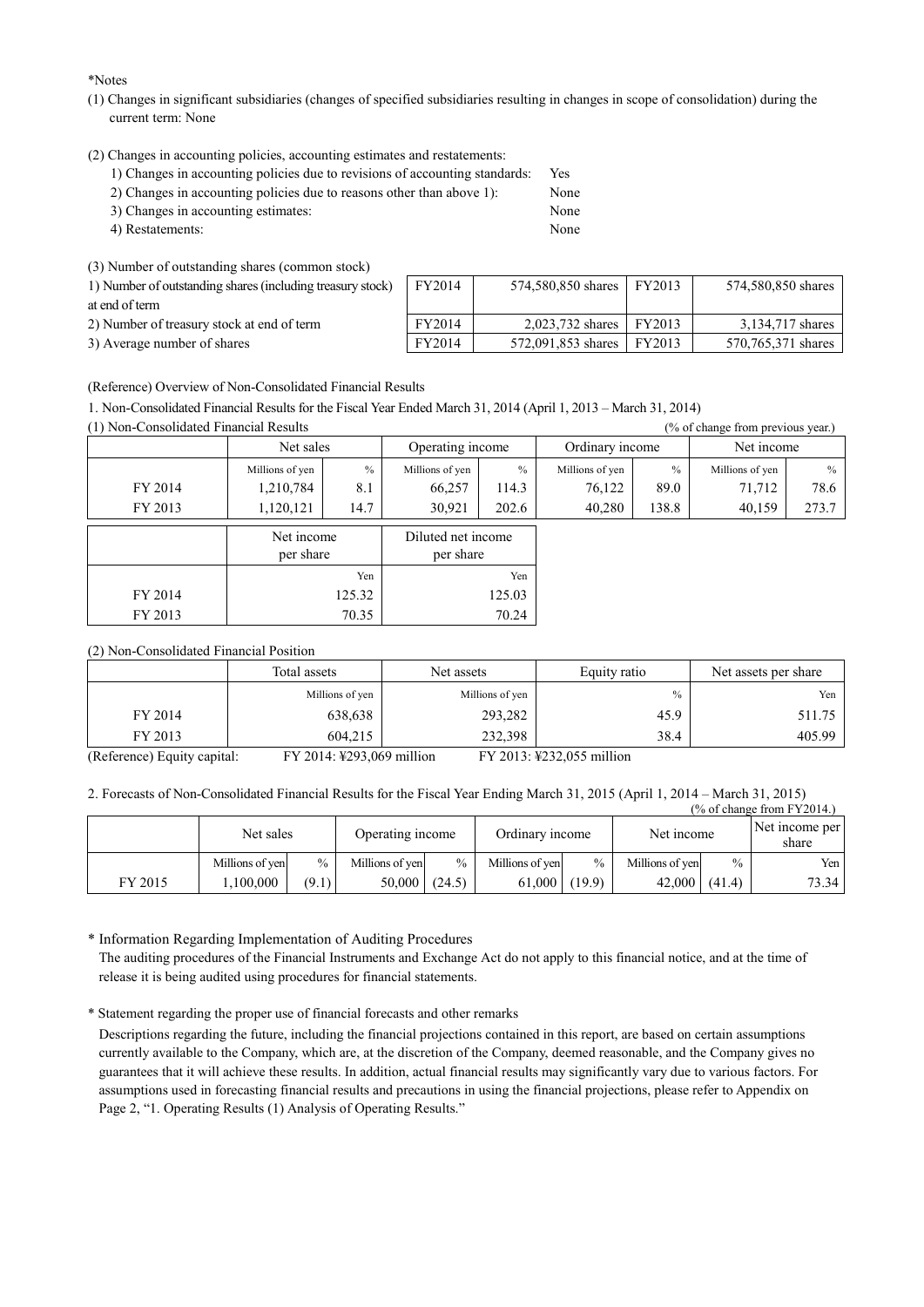# Appendix

# Table of contents of the appendix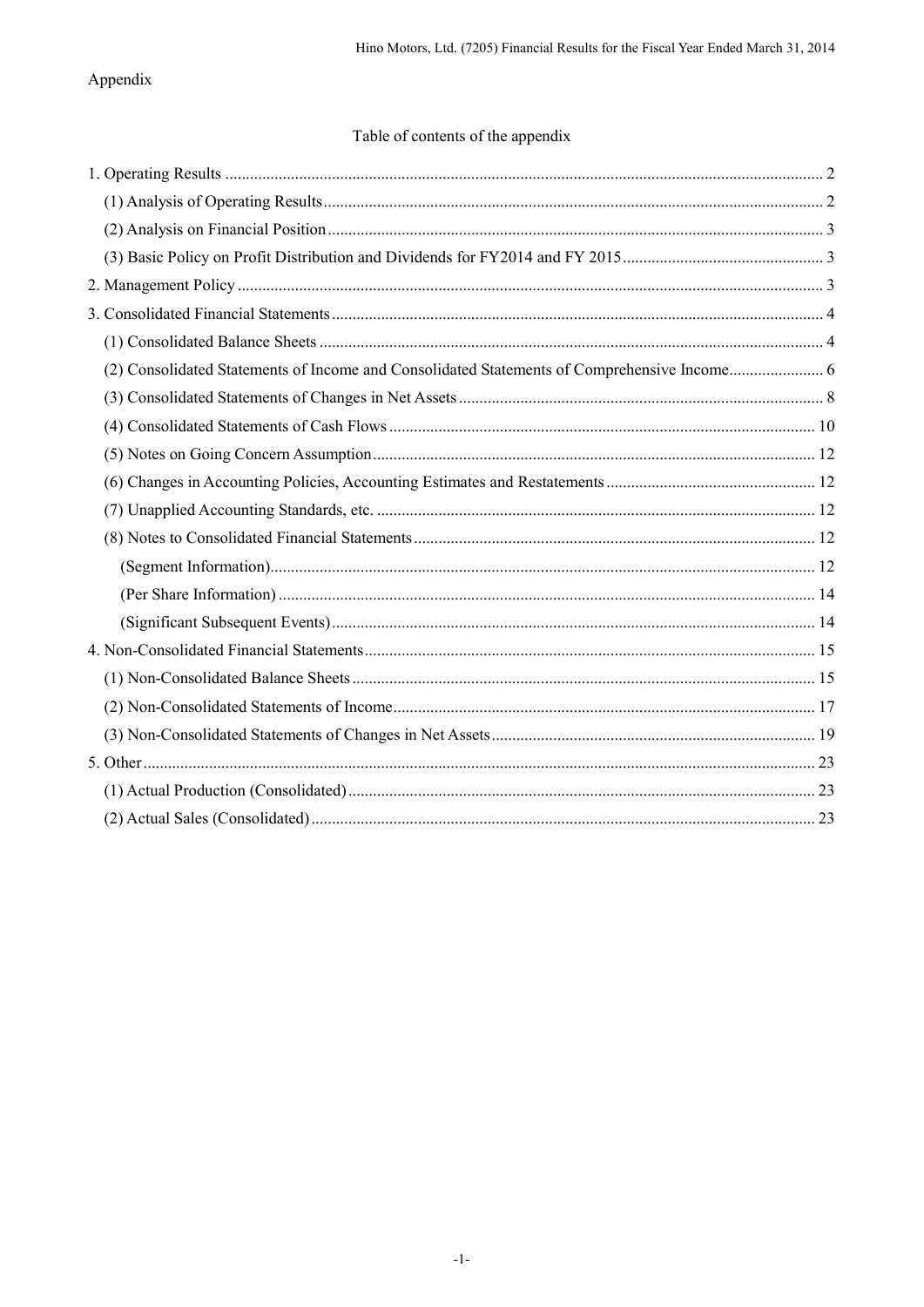## **1. Operating Results**

### **(1) Analysis of Operating Results**

#### **1) Operating Results for the Fiscal Year Ended March 31, 2014**

As for the Japanese domestic truck market in this consolidated fiscal year, the total demand for heavy- and medium-duty trucks increased to 79.9 thousand units by 11.4 thousand units (16.6%), and the total demand for light-duty trucks increased to 91.5 thousand units by 15.9 thousand units (21.0%). Our share in the market of heavy- and medium-duty trucks for this consolidated fiscal year was 36.1%, a record high, and we achieved the largest number of registered trucks for 41 consecutive years, as a result of sales activities implemented in a concerted effort by a group. Our share in the light-duty truck market reached 22.3%, a record high, as a result of active sales promotion of "Hino Dutro". As for Japanese domestic sales volume, the total sales volume of heavy-, medium-, light-duty trucks and buses increased to 52.8 thousand units by 8.8 thousand units (20.0%) from the previous fiscal year.

As for overseas markets, due to the steady increase in the sales volume, the sales volume of trucks and buses outside Japan for this consolidated fiscal year increased to 111.3 thousand units, a record high, by 3.2 thousand units (3.0%) from the previous fiscal year.

As a result of the above, total unit sales of Hino Brand trucks and buses increased to 164.1 thousand units, a record high, by 12.0 thousand units (7.9%) from the previous fiscal year.

As for the volume of sales to Toyota Motor Corporation, mainly the sales of "Land Cruiser Prado" increased, total sales volume increased to 186.6 thousand units by 0.8 thousand units (0.4%) from the previous fiscal year.

As a result of the above, net sales were ¥1,699,573 million, which is an increase of ¥158,215 million (10.3%) as compared to the previous fiscal year. As for profits, mainly due to an increase in sales volume, profitability improvement and cost reduction activities, and depreciation of yen, consolidated operating income increased to ¥112,185 million which is an increase of ¥47,067 million (72.3%) as compared to the previous fiscal year. Ordinary income increased to ¥109,141 million which is an increase of ¥42,218 million (63.1%) as compared to the previous fiscal year. Net income increased to ¥89,127 million which is an increase of ¥41,441 million (86.9%) as compared to the previous fiscal year.

Net sales and all incomes reached record highs.

#### **2) Forecasts for the Fiscal Year Ending March 31, 2015**

As for the overseas truck and bus market, although the steady demand can be expected in medium term in the newly emerging countries such as those in Asia, a temporary lull has been reached. We will keep an eye on market trends. As for the domestic truck and bus market, while it is expected that there will be a decrease in demand after the rush before the consumption tax rate hike, economic recovery and public investment should provide stable growth.

As for earnings, in addition to increasing sales volume through assertive sales efforts and providing total support to customers, efforts to improve profitability and reduce costs will continue. Structural reforms to improve future stability will also continue.

Therefore, the earnings forecast for the next term is as follows:

| (Consolidated Earnings Forecast for the Full Fiscal Year) |  |
|-----------------------------------------------------------|--|
|                                                           |  |
|                                                           |  |
|                                                           |  |
|                                                           |  |
|                                                           |  |

\* The above forecasts are created based on the information available to the company and on certain assumptions deemed reasonable, and are not guaranteed to be achieved.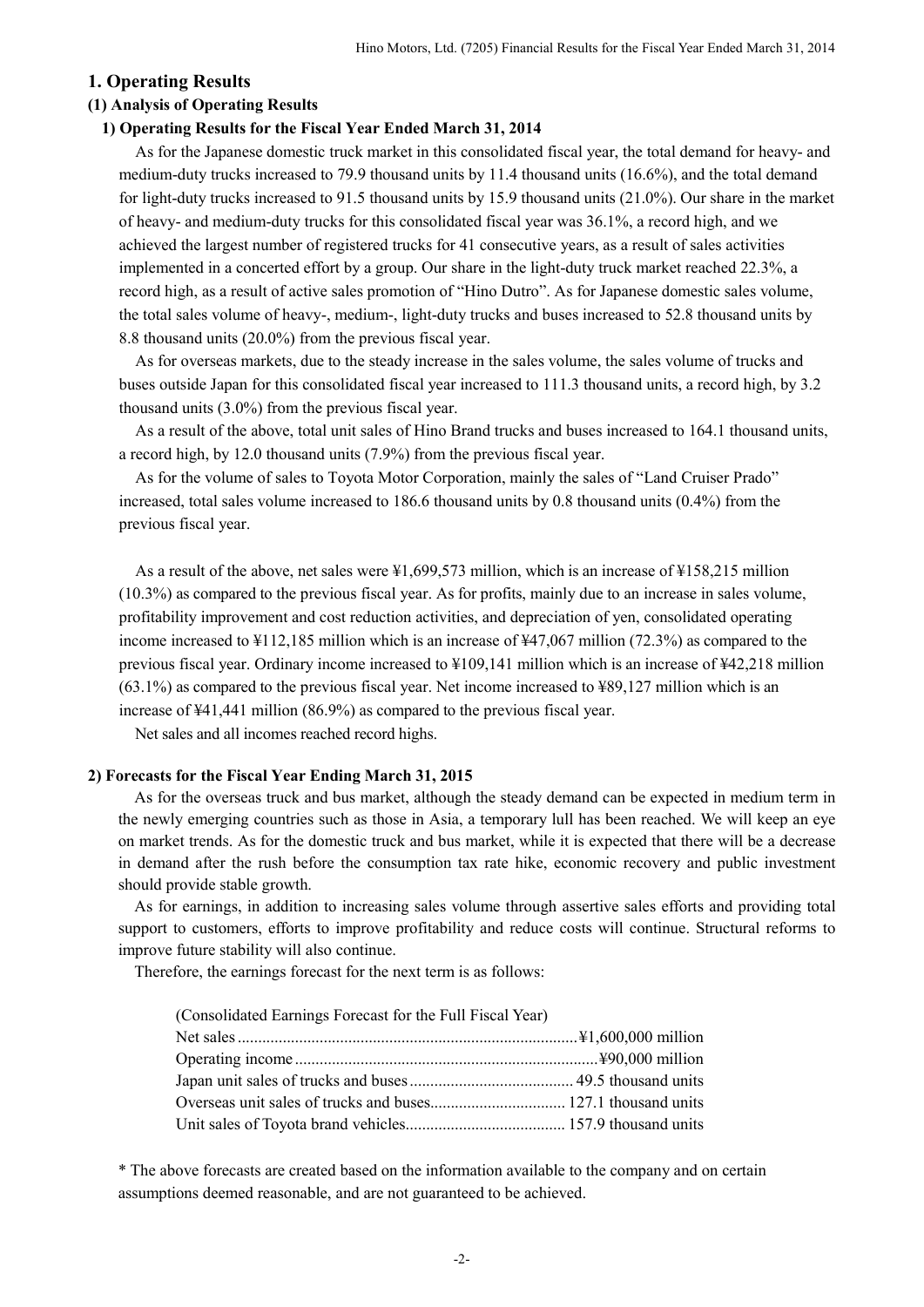### **(2) Analysis on Financial Position**

### **1) Assets, Liabilities and Net Assets**

Total assets as of the end of this fiscal year increased to ¥1,009,416 million by ¥105,988 million compared to the end of the previous fiscal year. This is mainly due to cash and deposits increased by ¥17,595 million, short-term loans receivable increased by ¥13,982 million, property, plant and equipment increased by ¥27,032 million as a result of the capital investment to optimize production and delivery systems, and investment securities increased by  $\frac{14,841}{10}$  million following the rise in stock prices.

Liabilities increased to ¥629,826 million by ¥25,330 million compared to the end of the previous fiscal year. This is mainly because notes and accounts payable-trade increased by ¥17,605 million as production volume at the end of term increased from the end of the previous year. Net assets increased to ¥379,589 million by ¥80,657 million compared to the end of the previous fiscal year. This is mainly because ¥89,127 million was posted as net income.

### **2) Cash Flows**

Cash flows for this fiscal year are as follows.

Cash flows from operating activities increased by ¥142,941 million. This was mainly due to posting income before income taxes of ¥112,438 million and depreciation of ¥44,520 million.

Cash flows from investing activities decreased by ¥61,812 million. This was mainly due to the expenditure of ¥57,989 million on the purchase of property, plant and equipment centering on production facilities.

Cash flows from financing activities decreased by ¥49,711million. This was mainly due to interest-bearing debt decreased by ¥28,951 million and cash dividends paid of ¥18,873million.

As a result, cash and cash equivalents at the end of this fiscal year increased to ¥57,512 million by

¥31,966 million compared to the end of the previous fiscal year.

### **(3) Basic Policy on Profit Distribution and Dividends for FY2014 and FY 2015**

Our company has basic policies to reinforce its financial strength and provide improved distribution of outcomes by taking into account relevant factors such as business performance, new investments and the consolidated dividend payout ratio of each year.

Based on the above basic policy, and considering the business environments surrounding our company, our company plans to pay the year-end dividend of ¥20 per share. Adding the midterm dividend of ¥18 per share, our company plans to pay the annual dividend of ¥38 per share (increasing ¥15 from the previous term). This will be discussed at the annual meeting of shareholders on June 20, 2014.

For the next term, our company plans to pay the annual dividend of ¥38 per share, including the midterm dividend of ¥18 per share and the year-end dividend of ¥20 per share.

## **2. Management Policy**

There are no significant changes from the Financial Results for the Fiscal Year Ended March 31, 2012 (announced on April 26, 2012); therefore this section will be omitted.

The Financial Results for the Fiscal Year Ended March 31, 2012 can be found at the below websites. (Corporate website)

http://www.hino.co.jp

(Tokyo Stock Exchange [Listed Company search page]) http://www.tse.or.jp/listing/compsearch/index.html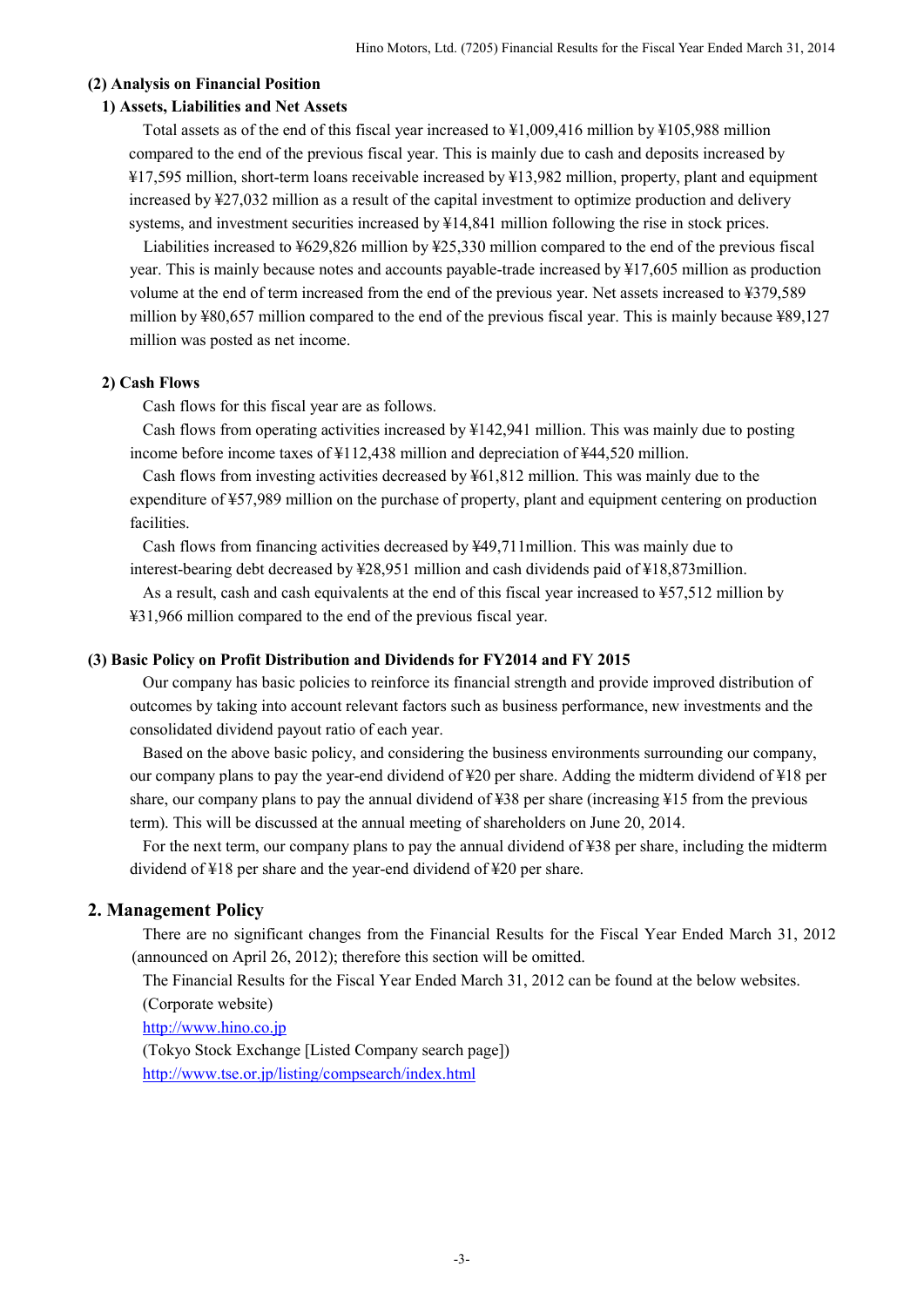# **3. Consolidated Financial Statements**

# **(1) Consolidated Balance Sheets**

|                                        |                        | (Millions of yen)      |
|----------------------------------------|------------------------|------------------------|
|                                        | FY 2013                | FY 2014                |
|                                        | (As of March 31, 2013) | (As of March 31, 2014) |
| Assets                                 |                        |                        |
| Current assets                         |                        |                        |
| Cash and deposits                      | 27,143                 | 44,738                 |
| Notes and accounts receivable-trade    | 274,680                | 285,481                |
| Merchandise and finished goods         | 85,627                 | 94,211                 |
| Work in process                        | 23,897                 | 26,055                 |
| Raw materials and supplies             | 38,011                 | 35,205                 |
| Deferred tax assets                    | 22,304                 | 24,290                 |
| Other                                  | 24,020                 | 44,589                 |
| Allowance for doubtful accounts        | (3,503)                | (4,050)                |
| Total current assets                   | 492,180                | 550,522                |
| Non-current assets                     |                        |                        |
| Property, plant and equipment          |                        |                        |
| Buildings and structures, net          | 90,323                 | 93,667                 |
| Machinery, equipment and vehicles, net | 78,342                 | 82,349                 |
| Tools, furniture and fixtures, net     | 10,970                 | 10,364                 |
| Land                                   | 96,540                 | 99,574                 |
| Leased assets, net                     | 8,011                  | 7,509                  |
| Construction in progress               | 16,582                 | 34,358                 |
| Assets for rent, net                   | 81                     | 61                     |
| Total property, plant and equipment    | 300,852                | 327,884                |
| Intangible assets                      |                        |                        |
| Software                               | 15,630                 | 16,240                 |
| Leased assets                          | 11                     | 1                      |
| Other                                  | 846                    | 1,346                  |
| Total intangible assets                | 16,488                 | 17,589                 |
| Investments and other assets           |                        |                        |
| Investment securities                  | 86,489                 | 101,330                |
| Net defined benefit asset              |                        | 16                     |
| Deferred tax assets                    | 2,676                  | 6,956                  |
| Other                                  | 8,924                  | 8,423                  |
| Allowance for doubtful accounts        | (4, 184)               | (3,308)                |
| Total investments and other assets     | 93,906                 | 113,419                |
| Total non-current assets               | 411,246                | 458,893                |
| Total assets                           | 903,427                | 1,009,416              |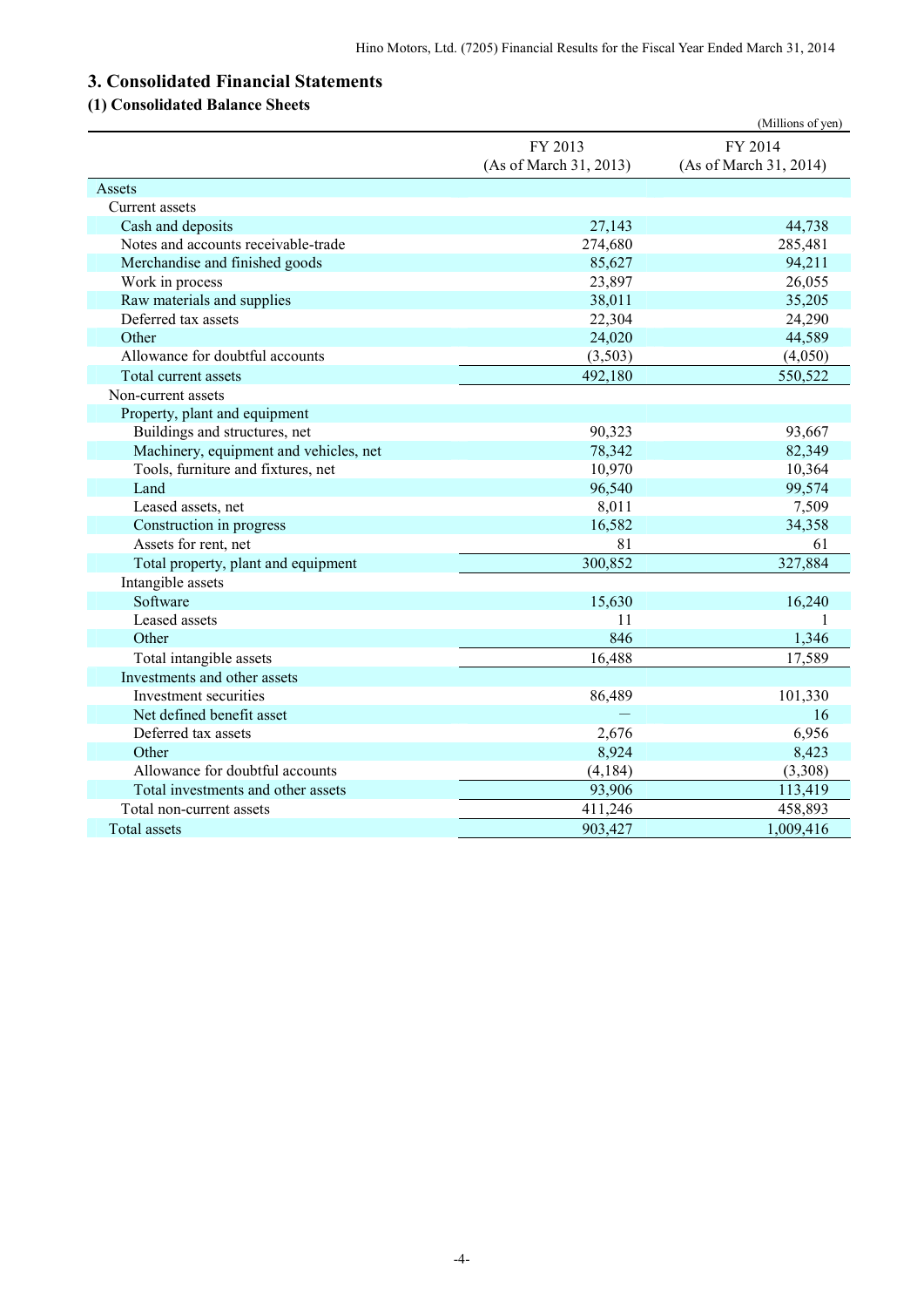|                                                       |                        | (Millions of yen)      |
|-------------------------------------------------------|------------------------|------------------------|
|                                                       | FY 2013                | FY 2014                |
|                                                       | (As of March 31, 2013) | (As of March 31, 2014) |
| Liabilities                                           |                        |                        |
| Current liabilities                                   |                        |                        |
| Notes and accounts payable-trade                      | 229,887                | 247,492                |
| Short-term loans payable                              | 121,772                | 108,883                |
| Current portion of long-term loans payable            | 21,254                 | 18,012                 |
| Lease obligations                                     | 1,142                  | 1,196                  |
| Accounts payable-other                                | 17,064                 | 25,934                 |
| Income taxes payable                                  | 7,473                  | 23,275                 |
| Provision for bonuses                                 | 4,383                  | 4,756                  |
| Provision for directors' bonuses                      | 762                    | 949                    |
| Provision for product warranties                      | 25,161                 | 26,891                 |
| Other                                                 | 52,620                 | 60,067                 |
| <b>Total current liabilities</b>                      | 481,523                | 517,460                |
| Non-current liabilities                               |                        |                        |
| Long-term loans payable                               | 24,354                 | 15,219                 |
| Lease obligations                                     | 16,742                 | 17,374                 |
| Deferred tax liabilities                              | 20,135                 | 9,726                  |
| Deferred tax liabilities for land revaluation         | 3,217                  | 3,217                  |
| Provision for retirement benefits                     | 53,060                 |                        |
| Net defined benefit liability                         |                        | 60,680                 |
| Provision for directors' retirement benefits          | 1,689                  | 1,712                  |
| Asset retirement obligations                          | 1,206                  | 1,251                  |
| Other                                                 | 2,564                  | 3,184                  |
| Total non-current liabilities                         | 122,972                | 112,365                |
| <b>Total liabilities</b>                              | 604,495                | 629,826                |
| Net assets                                            |                        |                        |
| Shareholders' equity                                  |                        |                        |
| Capital stock                                         | 72,717                 | 72,717                 |
| Capital surplus                                       | 64,557                 | 64,835                 |
| Retained earnings                                     | 106,786                | 177,040                |
| Treasury shares                                       | (1,118)                | (751)                  |
| Total shareholders' equity                            | 242,943                | 313,841                |
| Accumulated other comprehensive income                |                        |                        |
| Valuation difference on available-for-sale securities | 25,755                 | 34,554                 |
| Deferred gains or losses on hedges                    | (158)                  | (76)                   |
| Revaluation reserve for land                          | 1,927                  | 1,927                  |
| Foreign currency translation adjustment               | (5, 721)               | (4,600)                |
| Remeasurements of defined benefit plans               |                        | (5,582)                |
| Total accumulated other comprehensive income          | 21,802                 | 26,223                 |
| Subscription rights to shares                         | 342                    | 212                    |
| Minority interests                                    | 33,843                 | 39,312                 |
| Total net assets                                      | 298,932                | 379,589                |
| Total liabilities and net assets                      | 903,427                | 1,009,416              |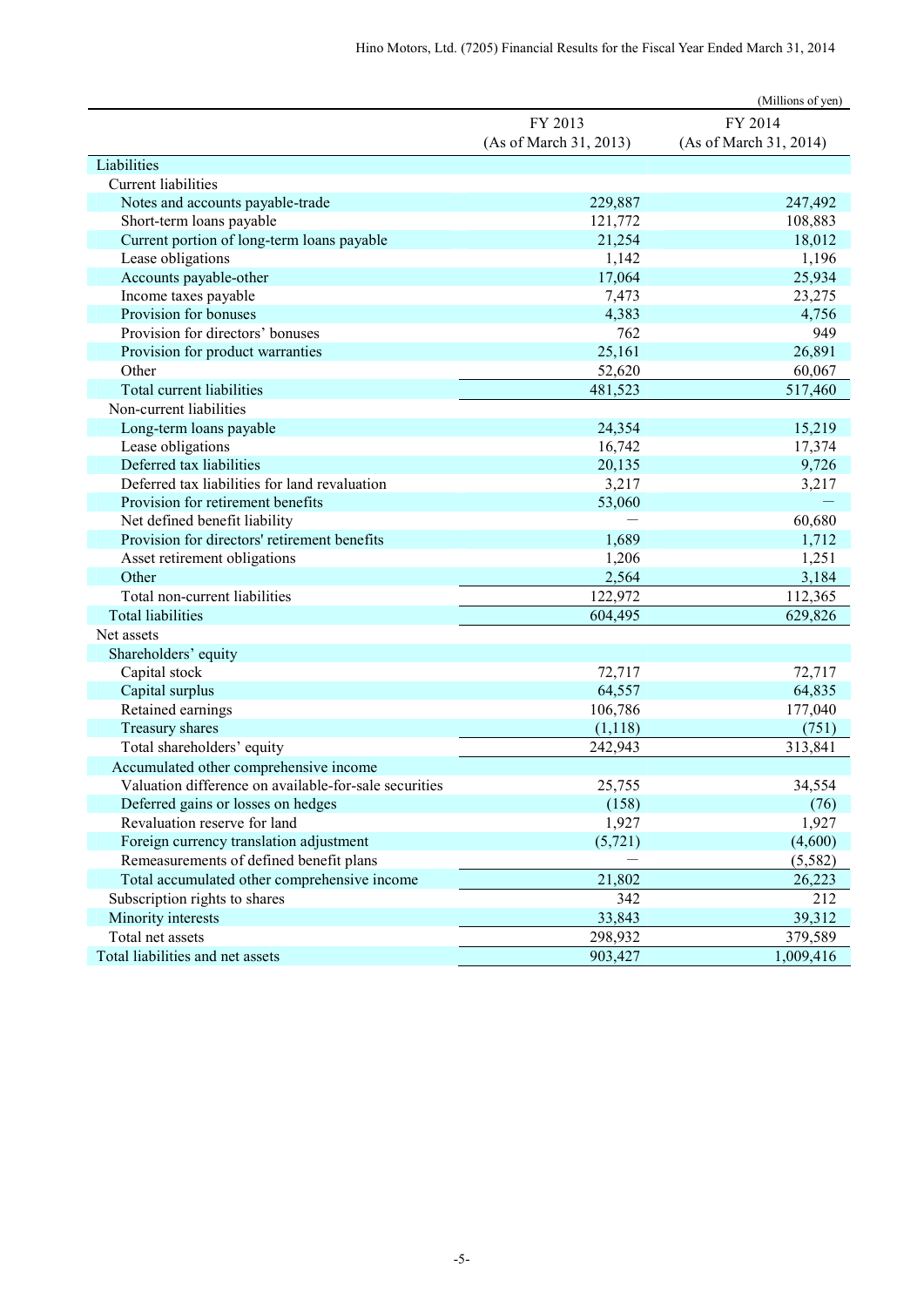# **(2) Consolidated Statements of Income and Consolidated Statements of Comprehensive Income**

[Consolidated Statements of Income]

|                                                                  |                        | (Millions of yen)      |
|------------------------------------------------------------------|------------------------|------------------------|
|                                                                  | FY 2013                | FY 2014                |
|                                                                  | (From April 1, 2012    | (From April 1, 2013    |
|                                                                  | to March 31, 2013)     | to March 31, 2014)     |
| Net sales<br>Cost of sales                                       | 1,541,357<br>1,314,038 | 1,699,573<br>1,409,503 |
|                                                                  |                        |                        |
| Gross profit                                                     | 227,318                | 290,069                |
| Selling, general and administrative expenses<br>Sales commission | 14,415                 |                        |
| Transportation and warehousing expenses                          | 10,781                 | 18,963<br>11,677       |
| Provision for product warranties                                 | 25,161                 | 26,891                 |
| Advertising expenses                                             | 4,484                  | 5,033                  |
| Salaries and allowances                                          | 38,489                 | 41,642                 |
| Provision for bonuses                                            | 2,138                  | 2,319                  |
| Provision for directors' bonuses                                 | 762                    | 949                    |
| Provision for retirement benefits                                | 2,685                  |                        |
| Retirement benefit expenses                                      |                        | 2,543                  |
| Provision for directors' retirement benefits                     | 439                    | 429                    |
| Rent expenses                                                    | 5,592                  | 6,018                  |
| Provision of allowance for doubtful accounts                     | 750                    | 1,221                  |
| Other                                                            | 56,498                 | 60,194                 |
| Total selling, general and administrative expenses               | 162,200                | 177,883                |
| Operating income                                                 | 65,118                 | 112,185                |
| Non-operating income                                             |                        |                        |
| Interest income                                                  | 931                    | 1,212                  |
| Dividend income                                                  | 1,670                  | 2,091                  |
| Rent income                                                      | 464                    | 482                    |
| Foreign exchange gains                                           | 964                    |                        |
| Share of profit of entities accounted for using equity method    | 377                    |                        |
| Miscellaneous income                                             | 3,195                  | 2,796                  |
| Total non-operating income                                       | 7,603                  | 6,583                  |
| Non-operating expenses                                           |                        |                        |
| Interest expenses                                                | 3,577                  | 5,210                  |
| Foreign exchange losses                                          |                        | 2,767                  |
| Share of loss of entities accounted for using equity method      |                        | 153                    |
| Miscellaneous expenses                                           | 2,221                  | 1,495                  |
| Total non-operating expenses                                     | 5,798                  | 9,627                  |
| Ordinary income                                                  | 66,922                 | 109,141                |
| Extraordinary income                                             |                        |                        |
| Gain on sales of non-current assets                              | 218                    | 2,534                  |
| Gain on sales of investment securities                           | 742                    | 243                    |
| Gain on bargain purchase                                         | 20                     | 1,264                  |
| Other                                                            | 50                     | 621                    |
| Total extraordinary income                                       | 1,032                  | 4,663                  |
| <b>Extraordinary losses</b>                                      |                        |                        |
| Loss on sales and retirement of non-current assets               | 619                    | 976                    |
| <b>Impairment</b> loss                                           | 678                    | 57                     |
| Other                                                            | 554                    | 332                    |
| Total extraordinary losses                                       | 1,852                  | 1,366                  |
| Income before income taxes                                       | 66,102                 | 112,438                |
| Income taxes-current                                             | 14,550                 | 32,077                 |
| Income taxes-deferred                                            | (2, 324)               | (17, 118)              |
| Total income taxes                                               | 12,225                 | 14,958                 |
| Income before minority interests                                 | 53,877                 | 97,480                 |
| Minority interests in income                                     | 6,191                  | 8,353                  |
| Net income                                                       | 47,685                 | 89,127                 |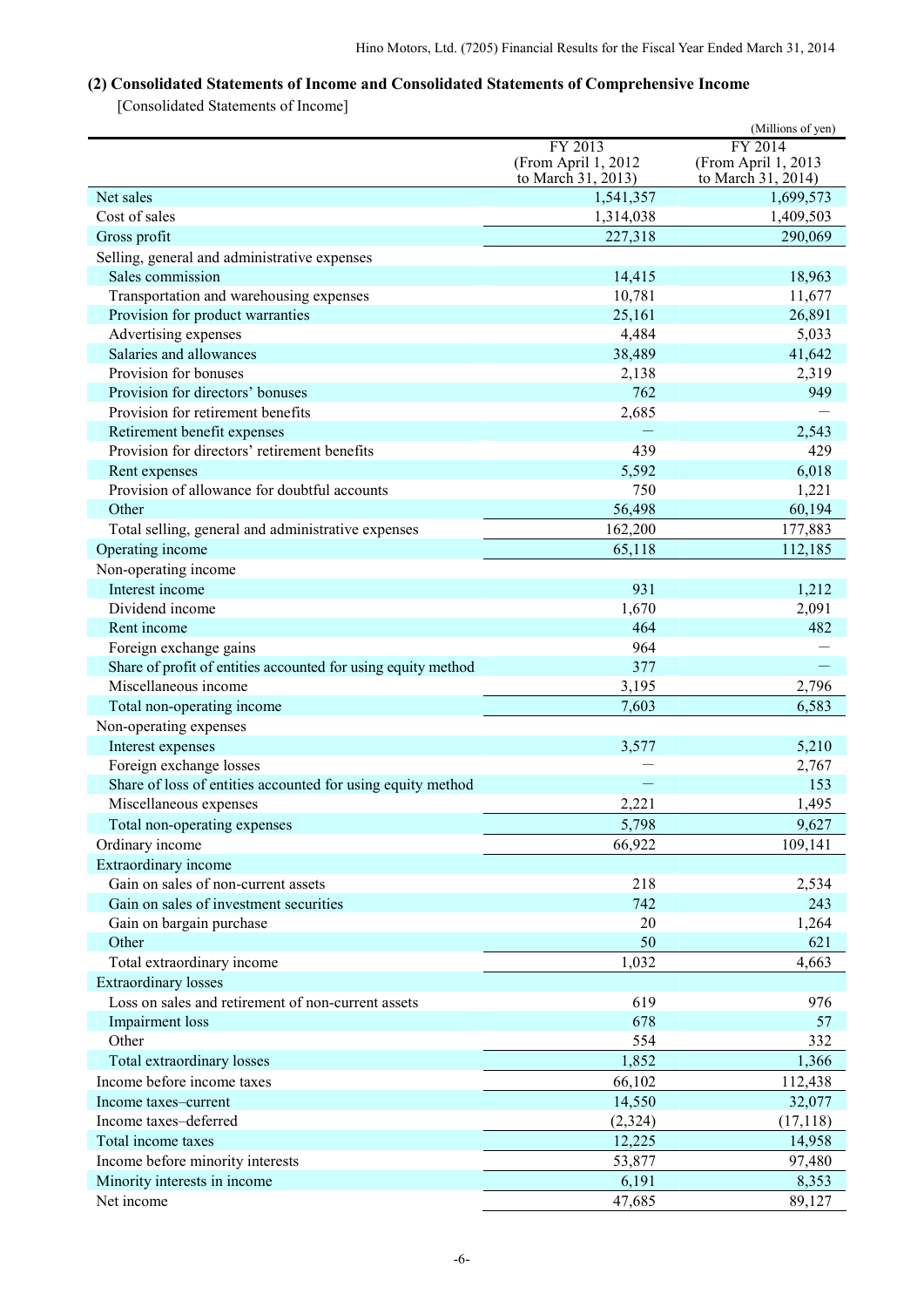[Consolidated Statements of Comprehensive Income]

| $\sim$ consolidated blatements of comprehensive income                               |                                 | (Millions of yen)              |
|--------------------------------------------------------------------------------------|---------------------------------|--------------------------------|
|                                                                                      | FY 2013<br>(From April 1, 2012) | FY 2014<br>(From April 1, 2013 |
|                                                                                      | to March 31, 2013)              | to March 31, 2014)             |
| Income before minority interests                                                     | 53,877                          | 97,480                         |
| Other comprehensive income                                                           |                                 |                                |
| Valuation difference on available-for-sale securities                                | 6,767                           | 7,892                          |
| Deferred gains or losses on hedges                                                   | 33                              | 82                             |
| Foreign currency translation adjustment                                              | 9,853                           | 1,519                          |
| Share of other comprehensive income of entities<br>accounted for using equity method | 1,108                           | 1,693                          |
| Total other comprehensive income                                                     | 17,763                          | 11,187                         |
| Comprehensive income                                                                 | 71,640                          | 108,667                        |
| (Comprehensive income attributable to)                                               |                                 |                                |
| Comprehensive income attributable to owners of<br>parent                             | 62,493                          | 99,130                         |
| Comprehensive income attributable to minority<br>interests                           | 9,147                           | 9,537                          |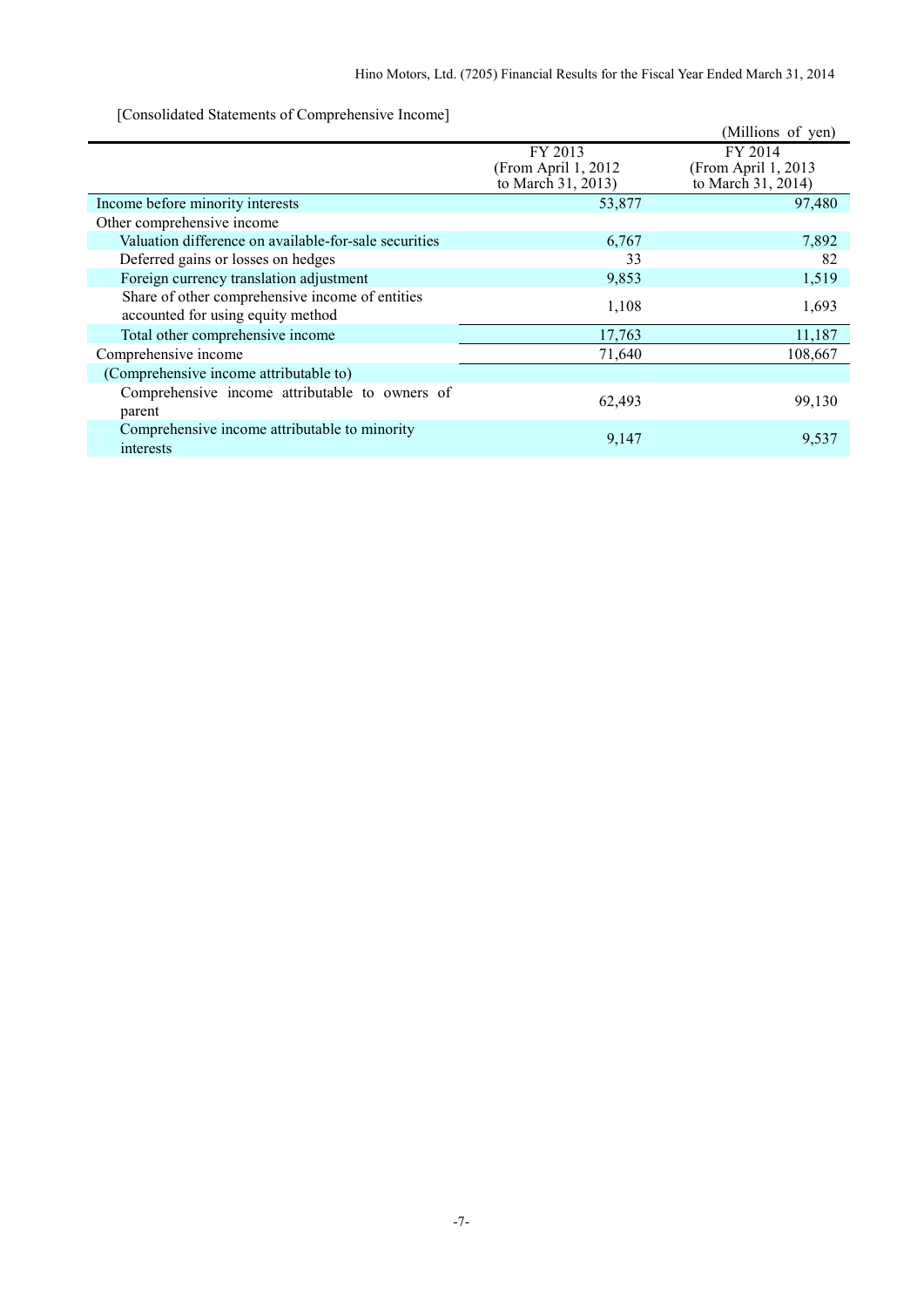#### **(3) Consolidated Statements of Changes in Net Assets**

Previous Fiscal Year (From April 1, 2012 to March 31, 2013)

|                                                         |                          |                 |                      |                                 |                                  |                                                                | (Millions of yen)                     |
|---------------------------------------------------------|--------------------------|-----------------|----------------------|---------------------------------|----------------------------------|----------------------------------------------------------------|---------------------------------------|
|                                                         |                          |                 |                      | Accumulated other comprehensive |                                  |                                                                |                                       |
|                                                         |                          |                 | Shareholders' equity |                                 |                                  |                                                                | income                                |
|                                                         | Capital stock            | Capital surplus | Retained<br>earnings | Treasury shares                 | Total<br>shareholders'<br>equity | Valuation<br>difference on<br>available-for-sale<br>securities | Deferred gains or<br>losses on hedges |
| Balance at the beginning of the period                  | 72,717                   | 64,361          | 66,472               | (1,520)                         | 202,031                          | 18,508                                                         | (191)                                 |
| Changes of items during period                          |                          |                 |                      |                                 |                                  |                                                                |                                       |
| Dividends of surplus                                    |                          |                 | (7, 417)             |                                 | (7, 417)                         |                                                                |                                       |
| Net income                                              |                          |                 | 47,685               |                                 | 47,685                           |                                                                |                                       |
| Purchase of treasury shares                             |                          |                 |                      | (23)                            | (23)                             |                                                                |                                       |
| Disposal of treasury shares                             |                          | 210             |                      | 425                             | 636                              |                                                                |                                       |
| Decrease due to decrease in<br>equity-method affiliates |                          | (14)            |                      |                                 | (14)                             |                                                                |                                       |
| Reversal of revaluation reserve for<br>land             |                          |                 | 46                   |                                 | 46                               |                                                                |                                       |
| Net changes of items other than<br>shareholders' equity |                          |                 |                      |                                 |                                  | 7,246                                                          | 33                                    |
| Total changes of items during period                    | $\overline{\phantom{0}}$ | 196             | 40,314               | 401                             | 40,912                           | 7,246                                                          | 33                                    |
| Balance at the end of the period                        | 72,717                   | 64,557          | 106,786              | (1,118)                         | 242,943                          | 25,755                                                         | (158)                                 |

|                                                         |                                 |                                               |                                               |                                                          |                                  |                       | (Millions of yen) |
|---------------------------------------------------------|---------------------------------|-----------------------------------------------|-----------------------------------------------|----------------------------------------------------------|----------------------------------|-----------------------|-------------------|
|                                                         |                                 |                                               | Accumulated other comprehensive income        |                                                          |                                  |                       |                   |
|                                                         | Revaluation<br>reserve for land | Foreign currency<br>translation<br>adjustment | Remeasurements<br>of defined<br>benefit plans | Total<br>accumulated<br>other<br>comprehensive<br>income | Subscription<br>rights to shares | Minority<br>interests | Total net assets  |
| Balance at the beginning of the period                  | 1,973                           | (13, 248)                                     |                                               | 7,041                                                    | 373                              | 25,485                | 234,931           |
| Changes of items during period                          |                                 |                                               |                                               |                                                          |                                  |                       |                   |
| Dividends of surplus                                    |                                 |                                               |                                               |                                                          |                                  |                       | (7, 417)          |
| Net income                                              |                                 |                                               |                                               |                                                          |                                  |                       | 47,685            |
| Purchase of treasury shares                             |                                 |                                               |                                               |                                                          |                                  |                       | (23)              |
| Disposal of treasury shares                             |                                 |                                               |                                               |                                                          |                                  |                       | 636               |
| Decrease due to decrease in<br>equity-method affiliates |                                 |                                               |                                               |                                                          |                                  |                       | (14)              |
| Reversal of revaluation reserve for<br>land             |                                 |                                               |                                               |                                                          |                                  |                       | 46                |
| Net changes of items other than<br>shareholders' equity | (46)                            | 7,527                                         | $\qquad \qquad$                               | 14,761                                                   | (30)                             | 8,357                 | 23,088            |
| Total changes of items during period                    | (46)                            | 7,527                                         | $\overline{\phantom{m}}$                      | 14,761                                                   | (30)                             | 8,357                 | 64,000            |
| Balance at the end of the period                        | 1,927                           | (5, 721)                                      |                                               | 21,802                                                   | 342                              | 33,843                | 298,932           |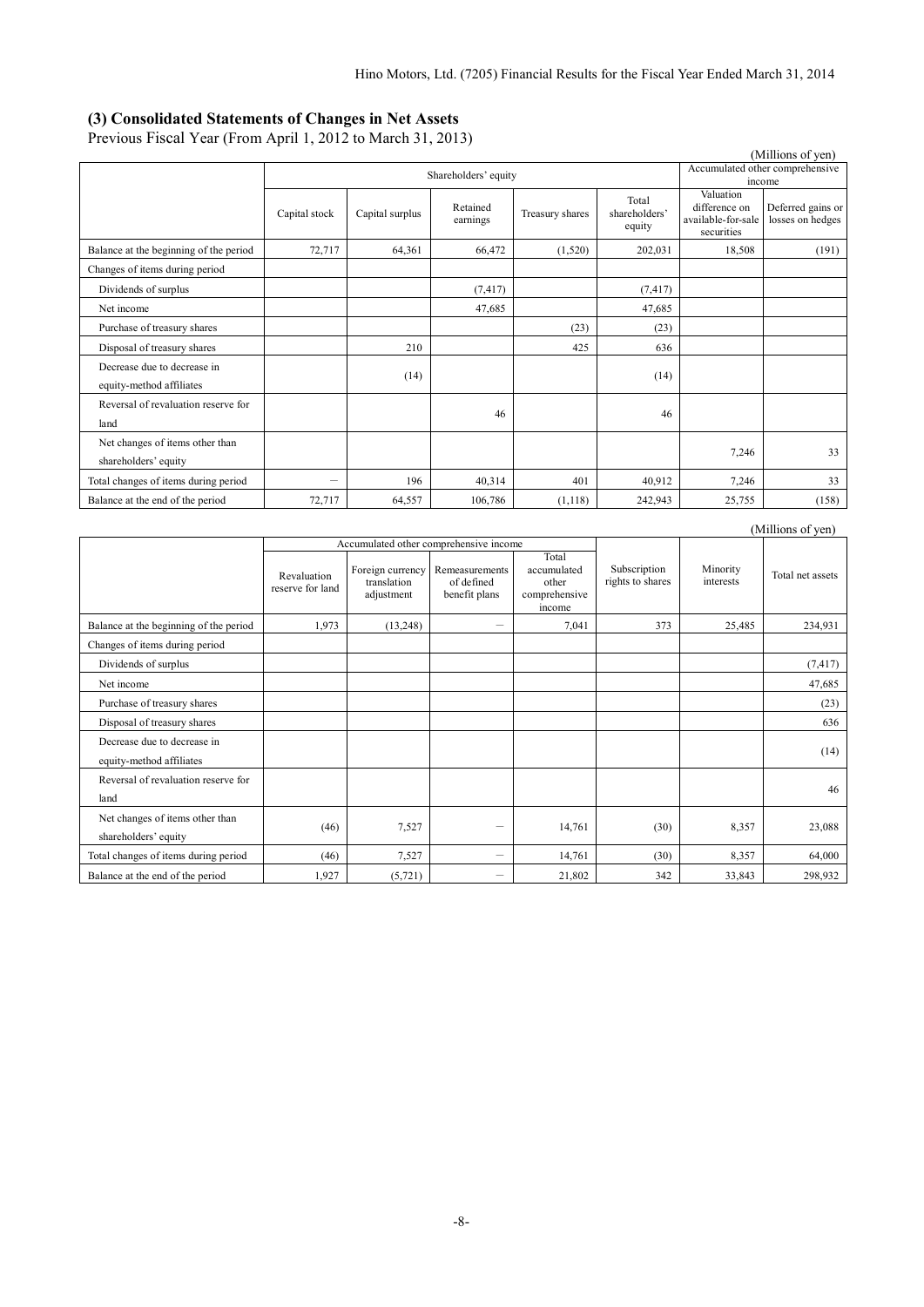# Current Fiscal Year (From April 1, 2013 to March 31, 2014)

| (Millions of yen)                      |                          |                 |                      |                                 |                                  |                                                                |                                       |
|----------------------------------------|--------------------------|-----------------|----------------------|---------------------------------|----------------------------------|----------------------------------------------------------------|---------------------------------------|
|                                        |                          |                 |                      | Accumulated other comprehensive |                                  |                                                                |                                       |
|                                        |                          |                 | Shareholders' equity |                                 |                                  | income                                                         |                                       |
|                                        | Capital stock            | Capital surplus | Retained<br>earnings | Treasury shares                 | Total<br>shareholders'<br>equity | Valuation<br>difference on<br>available-for-sale<br>securities | Deferred gains or<br>losses on hedges |
| Balance at the beginning of the period | 72,717                   | 64,557          | 106,786              | (1,118)                         | 242,943                          | 25,755                                                         | (158)                                 |
| Changes of items during period         |                          |                 |                      |                                 |                                  |                                                                |                                       |
| Dividends of surplus                   |                          |                 | (18, 873)            |                                 | (18, 873)                        |                                                                |                                       |
| Net income                             |                          |                 | 89,127               |                                 | 89,127                           |                                                                |                                       |
| Purchase of treasury shares            |                          |                 |                      | (59)                            | (59)                             |                                                                |                                       |
| Disposal of treasury shares            |                          | 277             |                      | 426                             | 703                              |                                                                |                                       |
| Decrease due to decrease in            |                          |                 |                      |                                 |                                  |                                                                |                                       |
| equity-method affiliates               |                          |                 |                      |                                 |                                  |                                                                |                                       |
| Reversal of revaluation reserve for    |                          |                 |                      |                                 |                                  |                                                                |                                       |
| land                                   |                          |                 |                      |                                 |                                  |                                                                |                                       |
| Net changes of items other than        |                          |                 |                      |                                 |                                  |                                                                | 82                                    |
| shareholders' equity                   |                          |                 |                      |                                 |                                  | 8,799                                                          |                                       |
| Total changes of items during period   | $\overline{\phantom{0}}$ | 277             | 70,253               | 366                             | 70,897                           | 8,799                                                          | 82                                    |
| Balance at the end of the period       | 72,717                   | 64,835          | 177,040              | (751)                           | 313,841                          | 34,554                                                         | (76)                                  |

|                                                         |                                 |                                               |                                               |                                                          |                                  |                       | (Millions of yen) |
|---------------------------------------------------------|---------------------------------|-----------------------------------------------|-----------------------------------------------|----------------------------------------------------------|----------------------------------|-----------------------|-------------------|
|                                                         |                                 |                                               | Accumulated other comprehensive income        |                                                          |                                  |                       |                   |
|                                                         | Revaluation<br>reserve for land | Foreign currency<br>translation<br>adjustment | Remeasurements<br>of defined<br>benefit plans | Total<br>accumulated<br>other<br>comprehensive<br>income | Subscription<br>rights to shares | Minority<br>interests | Total net assets  |
| Balance at the beginning of the period                  | 1,927                           | (5, 721)                                      |                                               | 21,802                                                   | 342                              | 33,843                | 298,932           |
| Changes of items during period                          |                                 |                                               |                                               |                                                          |                                  |                       |                   |
| Dividends of surplus                                    |                                 |                                               |                                               |                                                          |                                  |                       | (18, 873)         |
| Net income                                              |                                 |                                               |                                               |                                                          |                                  |                       | 89,127            |
| Purchase of treasury shares                             |                                 |                                               |                                               |                                                          |                                  |                       | (59)              |
| Disposal of treasury shares                             |                                 |                                               |                                               |                                                          |                                  |                       | 703               |
| Decrease due to decrease in<br>equity-method affiliates |                                 |                                               |                                               |                                                          |                                  |                       |                   |
| Reversal of revaluation reserve for<br>land             |                                 |                                               |                                               |                                                          |                                  |                       |                   |
| Net changes of items other than<br>shareholders' equity |                                 | 1,120                                         | (5,582)                                       | 4,420                                                    | (129)                            | 5,469                 | 9,759             |
| Total changes of items during period                    | $\overline{\phantom{0}}$        | 1,120                                         | (5, 582)                                      | 4,420                                                    | (129)                            | 5,469                 | 80,657            |
| Balance at the end of the period                        | 1,927                           | (4,600)                                       | (5, 582)                                      | 26,223                                                   | 212                              | 39,312                | 379,589           |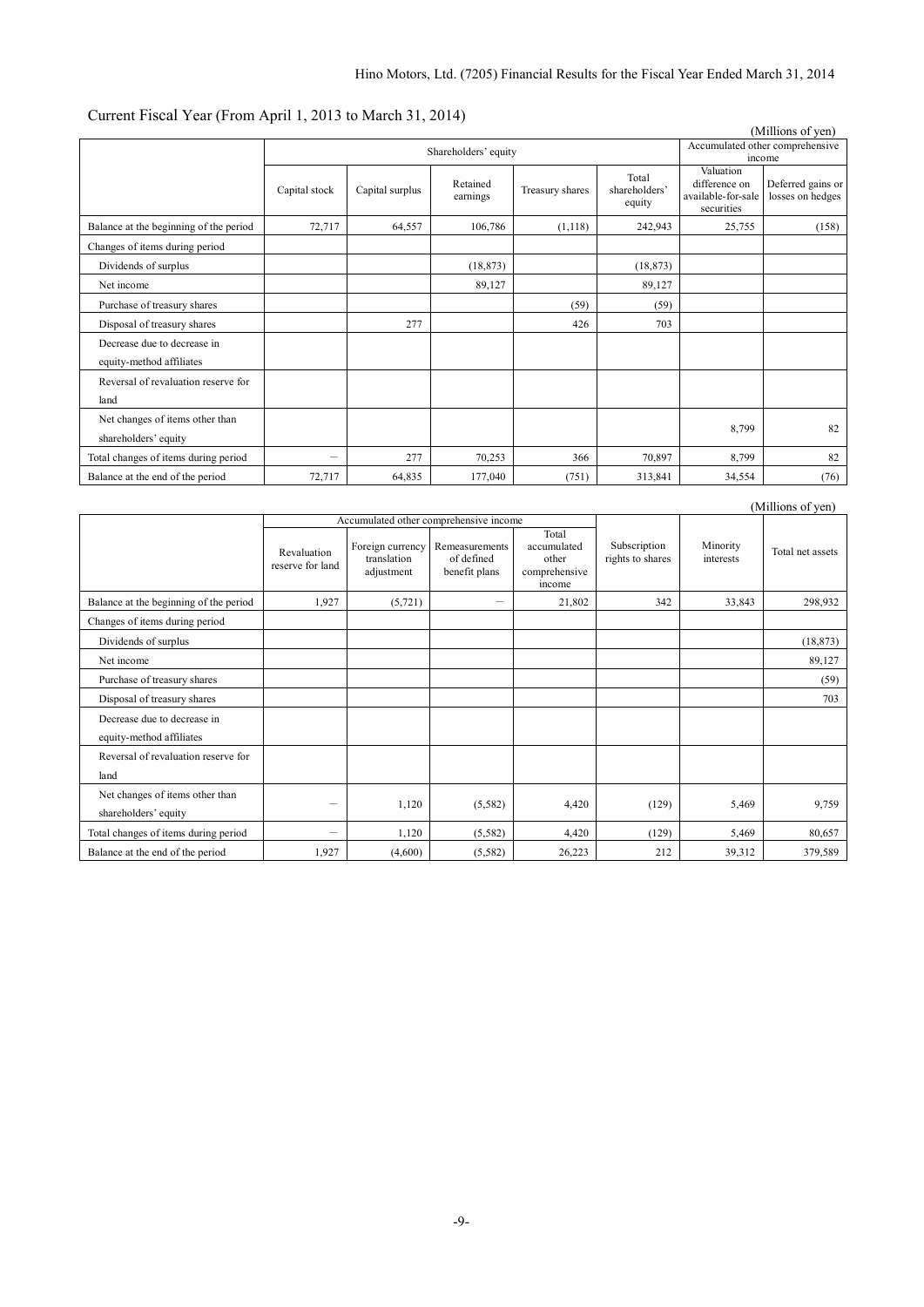# **(4) Consolidated Statements of Cash Flows**

| Consonaatta Biattintiits of Cash Fio                                    |                                                      | (Millions of yen)                                    |
|-------------------------------------------------------------------------|------------------------------------------------------|------------------------------------------------------|
|                                                                         | FY 2013<br>(From April 1, 2012<br>to March 31, 2013) | FY 2014<br>(From April 1, 2013<br>to March 31, 2014) |
| Cash flows from operating activities                                    |                                                      |                                                      |
| Income before income taxes                                              | 66,102                                               | 112,438                                              |
| Depreciation                                                            | 47,282                                               | 44,520                                               |
| Impairment loss                                                         | 678                                                  | 57                                                   |
| Increase (decrease) in allowance for doubtful accounts                  | (40)                                                 | (363)                                                |
| Gain on bargain purchase                                                | (20)                                                 | (1,264)                                              |
| Increase (decrease) in provision for product<br>warranties              | 11,051                                               | 1,730                                                |
| Increase (decrease) in provision for retirement<br>benefits             | 125                                                  | (53,048)                                             |
| Increase (decrease) in net defined benefit liability                    |                                                      | 60,680                                               |
| Interest and dividend income                                            | (2,602)                                              | (3,304)                                              |
| Interest expenses                                                       | 3,577                                                | 5,210                                                |
| Foreign exchange losses (gains)                                         | (19)                                                 | (23)                                                 |
| Share of (profit) loss of entities accounted for using<br>equity method | (377)                                                | 153                                                  |
| Loss (gain) on sales of investment securities                           | (742)                                                | (243)                                                |
| Loss (gain) on sales and retirement of non-current<br>assets            | 401                                                  | (1, 557)                                             |
| Decrease (increase) in notes and accounts<br>receivable-trade           | 9,796                                                | (8, 834)                                             |
| Decrease (increase) in inventories                                      | (14, 146)                                            | (4, 875)                                             |
| Increase (decrease) in notes and accounts<br>payable-trade              | (19,797)                                             | 15,367                                               |
| Other, net                                                              | 6,894                                                | (5,622)                                              |
| Subtotal                                                                | 108,161                                              | 161,022                                              |
| Interest and dividend income received                                   | 2,754                                                | 3,452                                                |
| Interest expenses paid                                                  | (3,715)                                              | (5,322)                                              |
| Income taxes (paid) refund                                              | (10,270)                                             | (16,211)                                             |
| Cash flows from operating activities                                    | 96,930                                               | 142,941                                              |
| Cash flows from investing activities                                    |                                                      |                                                      |
| Payments into time deposits                                             | (1, 356)                                             | (219)                                                |
| Proceeds from withdrawal of time deposits                               | 245                                                  | 1,622                                                |
| Purchase of property, plant and equipment                               | (49, 972)                                            | (57,989)                                             |
| Proceeds from sales of property, plant and equipment                    | 1,123                                                | 4,059                                                |
| Purchase of intangible assets                                           | (5,815)                                              | (7,761)                                              |
| Purchase of investment securities                                       | (822)                                                | (950)                                                |
| Proceeds from sales of investment securities                            | 759                                                  | 668                                                  |
| Purchase of shares of subsidiaries and associates                       | (5)                                                  | (138)                                                |
| Proceeds from sales of shares of subsidiaries and<br>associates         | 100                                                  |                                                      |
| Payments of long-term loans receivable                                  | (367)                                                | (402)                                                |
| Collection of long-term loans receivable                                | 216                                                  | 337                                                  |
| Other, net                                                              | 1,362                                                | (1,038)                                              |
| Cash flows from investing activities                                    | (54, 531)                                            | (61, 812)                                            |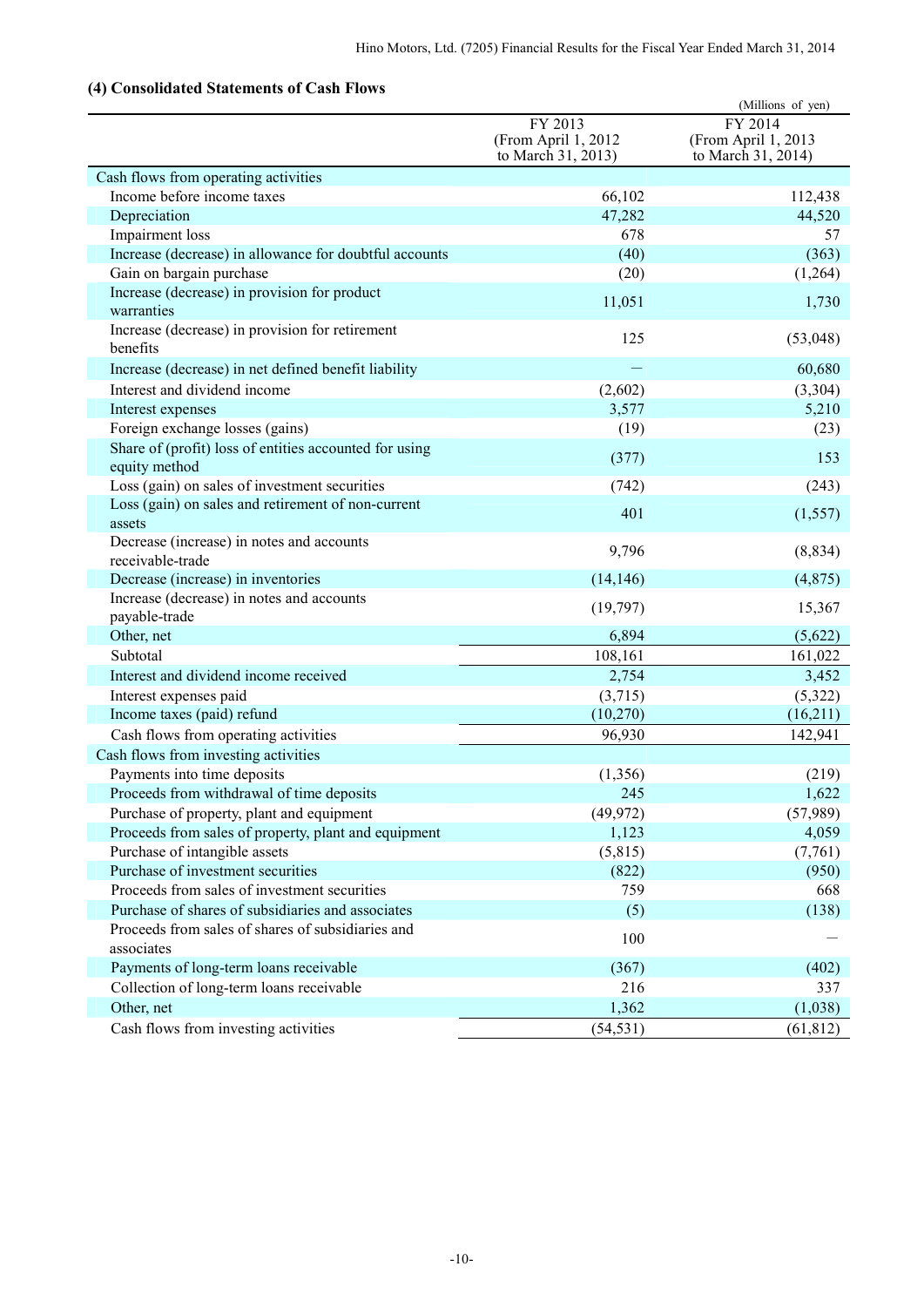|                                                                |                                                      | (Millions of yen)                                     |
|----------------------------------------------------------------|------------------------------------------------------|-------------------------------------------------------|
|                                                                | FY 2013<br>(From April 1, 2012<br>to March 31, 2013) | FY 2014<br>(From April 1, 2013)<br>to March 31, 2014) |
| Cash flows from financing activities                           |                                                      |                                                       |
| Net increase (decrease) in short-term loans payable            | 35,027                                               | (16, 159)                                             |
| Net increase (decrease) in commercial papers                   | (33,000)                                             |                                                       |
| Proceeds from long-term loans payable                          | 4,063                                                | 7,778                                                 |
| Repayments of long-term loans payable                          | (41, 787)                                            | (20, 570)                                             |
| Proceeds from share issuance to minority shareholders          | 1,290                                                |                                                       |
| Cash dividends paid                                            | (7, 417)                                             | (18, 873)                                             |
| Other, net                                                     | (1, 818)                                             | (1,886)                                               |
| Cash flows from financing activities                           | (43, 642)                                            | (49, 711)                                             |
| Effect of exchange rate change on cash and cash<br>equivalents | 1,268                                                | 549                                                   |
| Net increase (decrease) in cash and cash equivalents           | 25                                                   | 31,966                                                |
| Cash and cash equivalents at the beginning of the period       | 25,520                                               | 25,545                                                |
| Cash and cash equivalents at the end of the period             | 25,545                                               | 57,512                                                |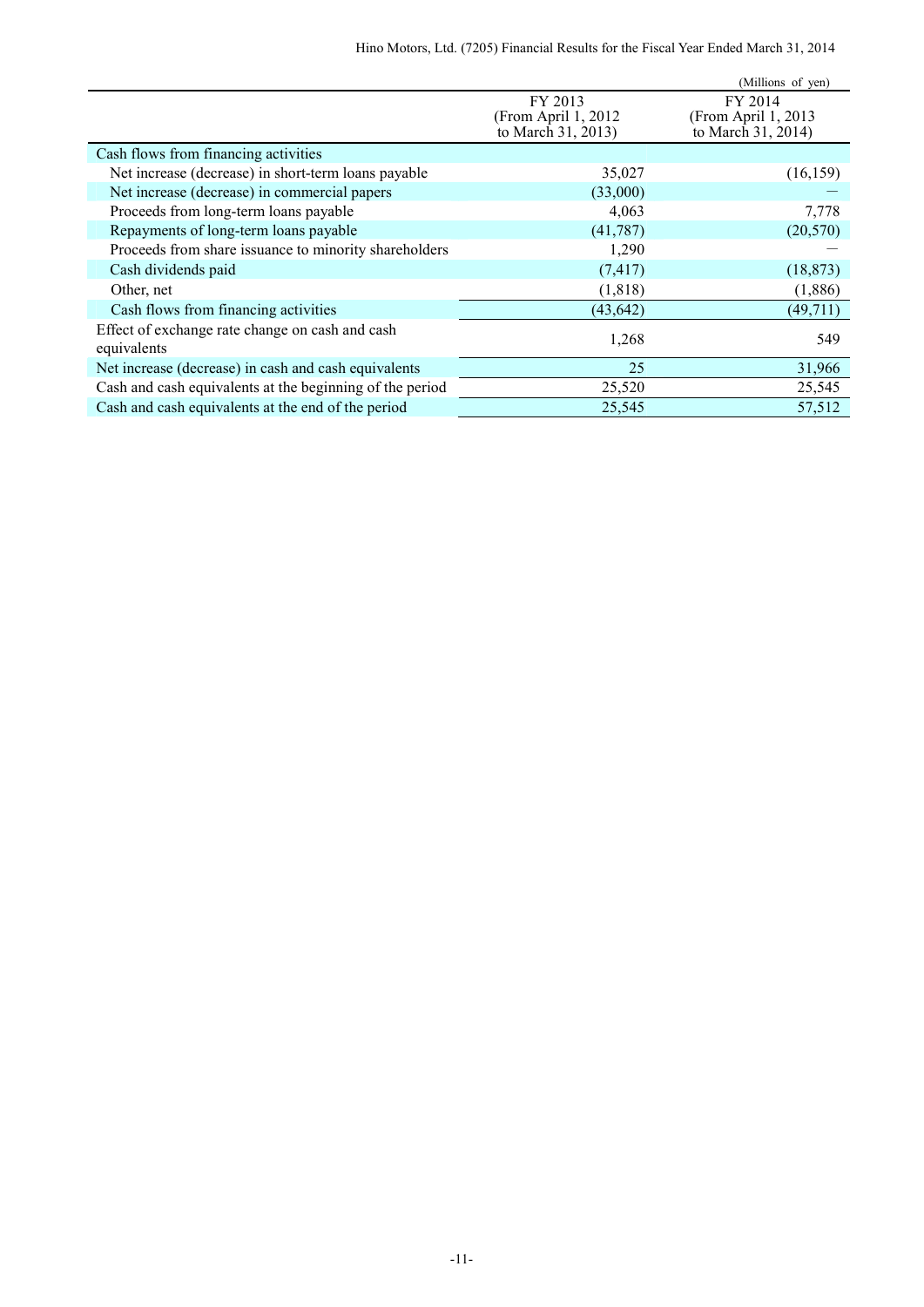## **(5) Notes on Going Concern Assumption**

There is no related information.

# **(6) Changes in Accounting Policies, Accounting Estimates and Restatements**

## **(Changes in Accounting Policies)**

The "Accounting Standard for Retirement Benefits" (Accounting Standards Board of Japan (ASBJ) Statement No. 26, May 17, 2012. Referred to as "Accounting Standard for Retirement Benefits" below) and "Guidance on Accounting Standard for Retirement Benefits" (ASBJ Guidance No. 25, May 17, 2012. Referred to as "Guidance on Retirement Benefits" below) have been applied as of the end of this consolidated fiscal year (excluding those provisions in Article 35 of the Accounting Standard for Retirement Benefits and Article 67 of Guidance on Retirement Benefits), changing to a method where retirement benefit obligations minus the amount of pension assets are listed as net defined benefit liability, and also listing calculated unrecognized actuarial loss and unrecognized prior service costs as net defined benefit liability.

 Regarding application of Accounting Standard for Retirement Benefits, following the transitional method mentioned in Article 37 of Accounting Standard for Retirement Benefits, the effect of this change for the end of this consolidated fiscal year have been added to the adjusted total related to retirement benefits for accumulated other comprehensive income. As a result, for the end of this consolidated fiscal year ¥60,680 million is added to net defined benefit liability, with accumulated other comprehensive income decreased by ¥5,582 million and minority interests decreased by ¥157 million.

Net assets per share also decreased by ¥9.75.

#### **(7) Unapplied Accounting Standards, etc.**

- "Accounting Standard for Retirement Benefits" (ASBJ Statement No. 26, May 17, 2012)

- "Guidance on Accounting Standard for Retirement Benefits" (ASBJ Guidance No. 25, May 17, 2012)

1. Overview

Amendment to handling methods for calculated unrecognized actuarial loss and unrecognized prior service costs, calculation methods for retirement benefit debts and service costs, and expanded disclosure.

2. Planned Date for Application

The amendments to calculating retirement benefit debts and service costs will be applied from the beginning of the fiscal year ending March 2015.

Since these accounting standards have a transitional period, they will not be retroactively applied to previous consolidated financial statements.

3. Effects of Application of Accounting Standard

The effect to consolidated financial statements of changing the calculation methods for retirement benefit debts and service costs was under consideration at the time this statement was made.

#### **(8) Notes to Consolidated Financial Statements**

#### **(Segment Information)**

1. Overview of Report Segment

The reporting segment for our company can acquire separate financial information for individual components of our company, and is the target of periodic evaluations so that the board of directors can determine allocation of management resources and evaluate results.

The main business of our company is production and sales of trucks and buses, as well as production on commission for Toyota Motor Corporation and other services such as development and planning of related products. Domestic and overseas areas are covered by our company and domestic subsidiaries or local overseas subsidiaries respectively, with strategies created for each market for the services and products handled.

Therefore, our company production and sales structure is composed of separate regional segments, with these segments reported as "Japan" and "Asia".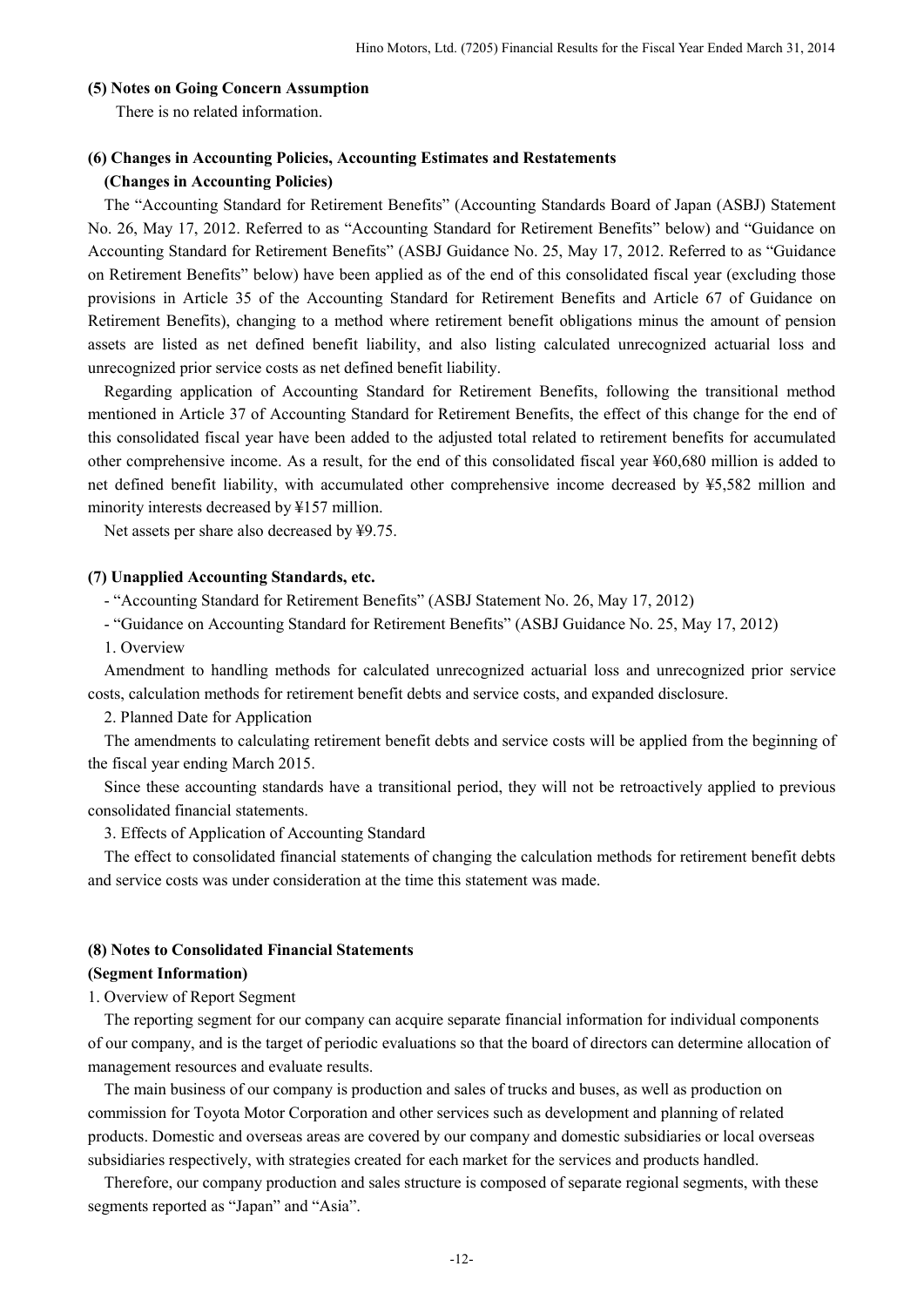#### 2. Information on Amounts for Sales, Earnings, Losses, Assets and Other Categories for Each Reporting Segment

| Previous Fiscal Year (From April 1, 2012 to March 31, 2013)<br>(MIIIIONS OF VEN) |           |                               |           |          |           |                      |                                                      |  |
|----------------------------------------------------------------------------------|-----------|-------------------------------|-----------|----------|-----------|----------------------|------------------------------------------------------|--|
|                                                                                  | Japan     | <b>Report Segment</b><br>Asia | Total     | Other *1 | Total     | Adjusted<br>Amount*2 | Consolidated<br>financial<br>statements<br>amount *3 |  |
| Net Sales                                                                        |           |                               |           |          |           |                      |                                                      |  |
| Sales to External<br>Customers                                                   | 985,358   | 418,890                       | 1,404,249 | 137,108  | 1,541,357 |                      | 1,541,357                                            |  |
| Inter-Segment Sales<br>and Transfers                                             | 277,593   | 2,405                         | 279,998   | 674      | 280,673   | (280, 673)           |                                                      |  |
| Total                                                                            | 1,262,952 | 421,295                       | 1,684,247 | 137,782  | 1,822,030 | (280, 673)           | 1,541,357                                            |  |
| <b>Segment Earnings</b>                                                          | 44,619    | 21,427                        | 66,047    | 2,789    | 68,836    | (3,718)              | 65,118                                               |  |
| <b>Segment Assets</b>                                                            | 672,029   | 215,390                       | 887,420   | 74,617   | 962,038   | (58, 610)            | 903,427                                              |  |
| Other Categories<br>Depreciation and<br>amortization                             | 40,372    | 4,337                         | 44,709    | 2,572    | 47,282    |                      | 47,282                                               |  |
| Investment in Equity<br>Method Affiliates                                        | 10,660    | 1,894                         | 12,554    | 107      | 12,661    |                      | 12,661                                               |  |
| Increase in Tangible<br>and Intangible Fixed<br>Assets                           | 39,348    | 15,197                        | 54,545    | 1,119    | 55,665    |                      | 55,665                                               |  |

 $P_{\text{revious } \text{Fical } \text{Vear (From } \text{April } 1, 2012 \text{ to } \text{Marsk } 21, 2012)$  (Millions of yen)

\*1 The "other" section is business segments not included in the reporting segments, including North America and Oceania.

\*2 The adjusted amount is as listed below.

(1) The adjusted amount of segment earnings of ¥(3,718) million includes adjustments for eliminated accounts and inventory assets in inter-segment.

(2) The adjusted amount of segment assets of ¥(58,610) million includes elimination of debts and credits and inventory assets in inter-segment.

\*3 Segment earnings are adjusted with operating income from the consolidated statement of income.

| Current Fiscal Year (From April 1, 2013 to March 31, 2014)<br>(Millions of yen) |           |                        |           |          |           |                      |                                                      |  |
|---------------------------------------------------------------------------------|-----------|------------------------|-----------|----------|-----------|----------------------|------------------------------------------------------|--|
|                                                                                 | Japan     | Report Segment<br>Asia | Total     | Other *1 | Total     | Adjusted<br>Amount*2 | Consolidated<br>financial<br>statements<br>amount *3 |  |
| Net Sales                                                                       |           |                        |           |          |           |                      |                                                      |  |
| Sales to External<br>Customers                                                  | 1,083,737 | 443,668                | 1,527,406 | 172,166  | 1,699,573 |                      | 1,699,573                                            |  |
| Inter-Segment Sales and<br>Transfers                                            | 278,627   | 2,951                  | 281,579   | 838      | 282,418   | (282, 418)           |                                                      |  |
| Total                                                                           | 1,362,365 | 446,620                | 1,808,985 | 173,005  | 1,981,991 | (282, 418)           | 1,699,573                                            |  |
| <b>Segment Earnings</b>                                                         | 83,070    | 23,103                 | 106,174   | 10,309   | 116,483   | (4,297)              | 112,185                                              |  |
| <b>Segment Assets</b>                                                           | 729,407   | 249,510                | 978,917   | 94,363   | 1,073,281 | (63,865)             | 1,009,416                                            |  |
| Other Categories<br>Depreciation and<br>amortization                            | 36,782    | 5,596                  | 42,379    | 2,141    | 44,520    |                      | 44,520                                               |  |
| Investment in Equity<br>Method Affiliates                                       | 12,697    | 1,331                  | 14,028    | 159      | 14,188    |                      | 14,188                                               |  |
| Increase in Tangible<br>and Intangible Fixed<br>Assets                          | 48,044    | 24,680                 | 72,725    | 1,239    | 73,965    |                      | 73,965                                               |  |

\*1 The "other" section is business segments not included in the reporting segments, including North America and Oceania.

\*2 The adjusted amount is as listed below.

(1) The adjusted amount of segment earnings of ¥(4,297) million includes adjustments for eliminated accounts and inventory assets in inter-segment.

(2) The adjusted amount of segment assets of ¥(63,865) million includes elimination of debts and credits and inventory assets in inter-segment.

\*3 Segment earnings are adjusted with operating income from the consolidated statement of income.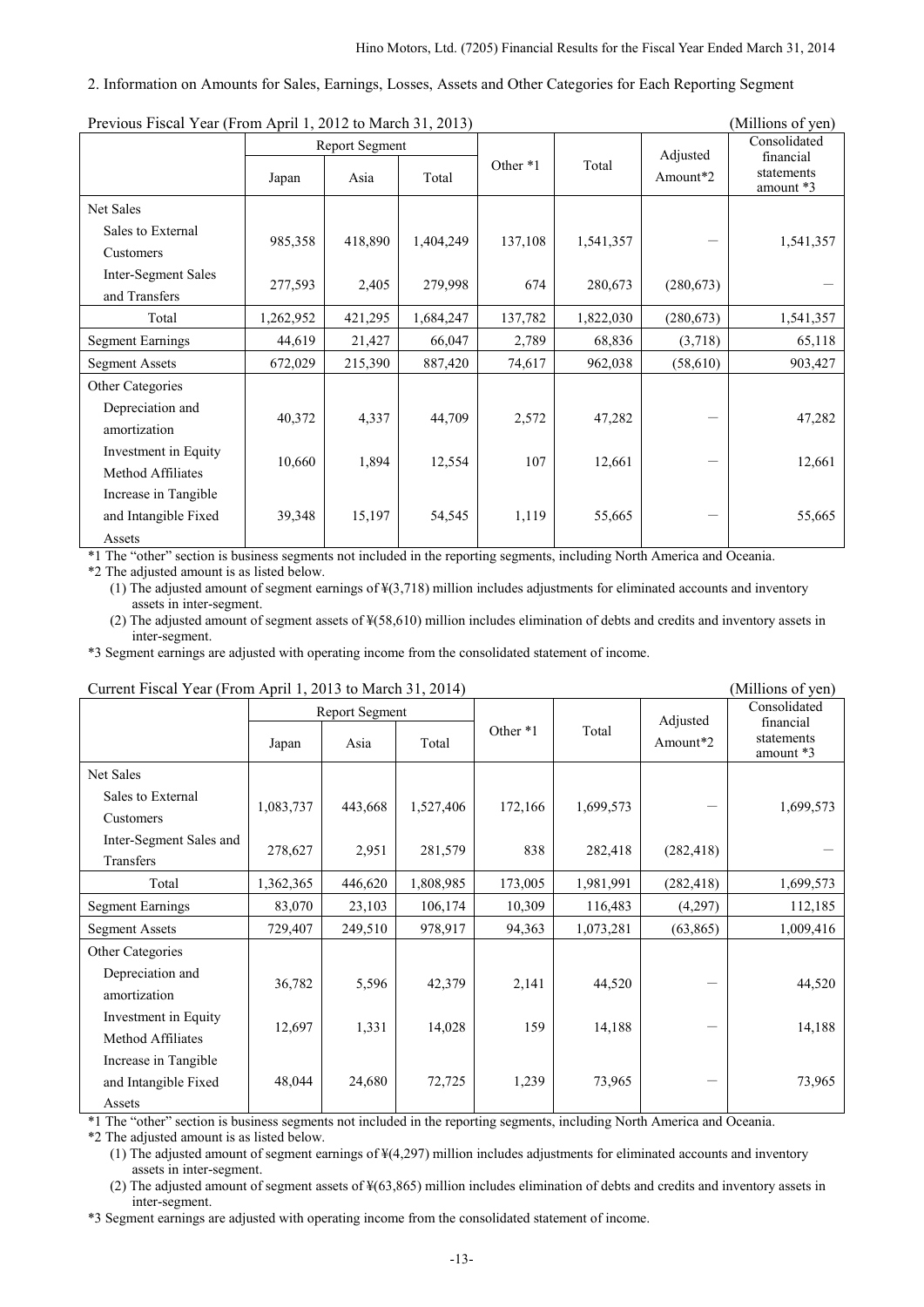## **(Per Share Information)**

| FY 2013                                |           | FY 2014                                |            |  |
|----------------------------------------|-----------|----------------------------------------|------------|--|
| (From April 1, 2012 to March 31, 2013) |           | (From April 1, 2013 to March 31, 2014) |            |  |
| 463.29 yen<br>Net assets per share     |           | Net assets per share<br>593.94 yen     |            |  |
| Net income per share                   | 83.55 yen | Net income per share                   | 155.79 yen |  |
| Diluted net income per share           | 83.42 yen | Diluted net income per share           | 155.43 yen |  |

(Note) The base for calculating net income per share and diluted net income per share are as follows:

|                                                                     | FY 2013                                | FY 2014                                |
|---------------------------------------------------------------------|----------------------------------------|----------------------------------------|
|                                                                     | (From April 1, 2012 to March 31, 2013) | (From April 1, 2013 to March 31, 2014) |
| Net income per share                                                |                                        |                                        |
| Net income<br>(Millions of yen)                                     | 47,685                                 | 89,127                                 |
| Amount not attributable to common shareholders<br>(Millions of yen) |                                        |                                        |
| Net income associated with common shares<br>(Millions of yen)       | 47,685                                 | 89,127                                 |
| Average number of common shares<br>(Shares)                         | 570,765,371                            | 572,091,853                            |
|                                                                     |                                        |                                        |
| Diluted net income per share                                        |                                        |                                        |
| Current-term net profit adjustment                                  |                                        |                                        |
| (Millions of yen)                                                   |                                        |                                        |
| Increase in the number of common shares                             | 893,588                                | 1,337,073                              |
| (Shares)                                                            |                                        |                                        |
| Increase in the number of stock acquisition rights                  | 893,588                                | 1,337,073                              |
| (Shares)                                                            |                                        |                                        |

## **(Significant Subsequent Events)**

There is no related information.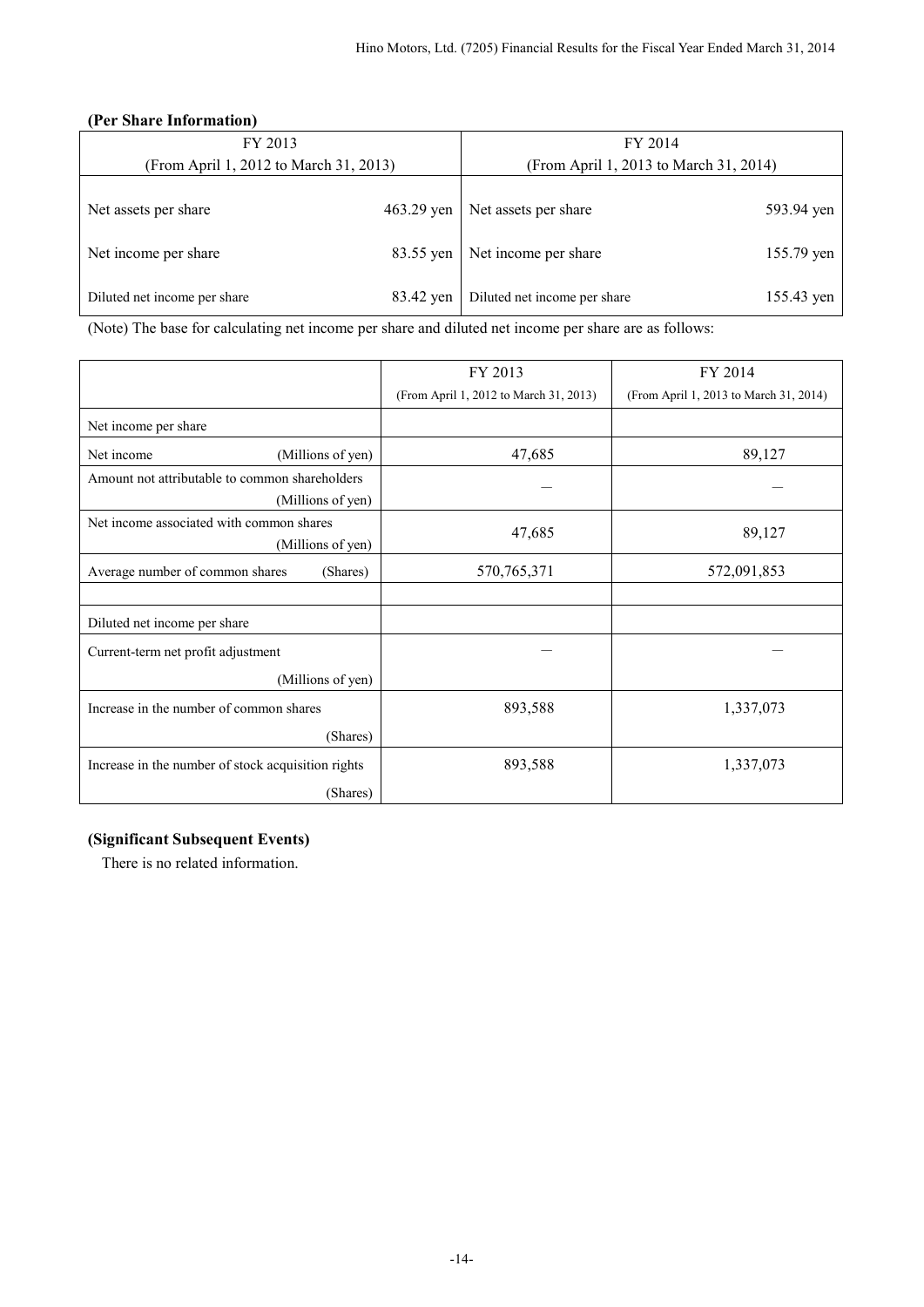# **4. Non-Consolidated Financial Statements**

# **(1) Non-Consolidated Balance Sheets**

|                                                                               |                        | (Millions of yen)      |
|-------------------------------------------------------------------------------|------------------------|------------------------|
|                                                                               | FY 2013                | FY 2014                |
|                                                                               | (As of March 31, 2013) | (As of March 31, 2014) |
| Assets                                                                        |                        |                        |
| Current assets                                                                |                        |                        |
| Cash and deposits                                                             | 2,102                  | 4,230                  |
| Notes receivable-trade                                                        | 1,236                  | 1,772                  |
| Accounts receivable-trade                                                     | 185,570                | 182,207                |
| Merchandise and finished goods                                                | 22,957                 | 28,391                 |
| Work in process                                                               | 14,546                 | 15,906                 |
| Raw materials and supplies                                                    | 4,081                  | 4,297                  |
| Prepaid expenses                                                              | 435                    | 351                    |
| Deferred tax assets                                                           | 17,281                 | 16,763                 |
| Accounts receivable-other                                                     | 10,808                 | 15,040                 |
| Short-term loans receivable                                                   | 73,948                 | 77,739                 |
| Other                                                                         | 418                    | 759                    |
| Allowance for doubtful accounts                                               | (2,571)                | (2, 544)               |
| Total current assets                                                          | 330,815                | 344,916                |
| Non-current assets                                                            |                        |                        |
| Property, plant and equipment                                                 |                        |                        |
| Buildings, net                                                                | 41,717                 | 40,438                 |
| Structures, net                                                               | 7,154                  | 6,872                  |
| Machinery and equipment, net                                                  | 44,373                 | 39,238                 |
| Vehicles, net                                                                 | 1,979                  | 1,995                  |
| Tools, furniture and fixtures, net                                            | 6,126                  | 5,618                  |
| Land                                                                          | 32,878                 | 34,738                 |
| Leased assets, net                                                            | 494                    | 510                    |
| Construction in progress                                                      | 8,897                  | 21,138                 |
| Total property, plant and equipment                                           | 143,623                | 150,550                |
| Intangible assets                                                             |                        |                        |
| Software                                                                      | 14,956                 | 15,463                 |
| Right of using facilities                                                     | $\theta$               | 498                    |
| Total intangible assets                                                       | 14,956                 | 15,962                 |
| Investments and other assets                                                  |                        |                        |
| Investment securities                                                         | 53,996                 | 65,895                 |
| Shares of subsidiaries and associates                                         | 55,042                 | 55,134                 |
| Investments in capital                                                        | 2                      | 23                     |
| Investments in capital of subsidiaries and                                    | 5,548                  | 3,834                  |
| associates                                                                    |                        |                        |
| Long-term loans receivable from employees                                     | 5                      | 6                      |
| Long-term loans receivable from subsidiaries and<br>associates                | 1,312                  | 1,476                  |
| Claims provable in bankruptcy, claims provable in<br>rehabilitation and other | 1,792                  | 1,896                  |
| Long-term prepaid expenses                                                    | 367                    | 1,015                  |
| Other                                                                         | 722                    | 732                    |
| Allowance for doubtful accounts                                               | (2,712)                | (2,806)                |
| Allowance for investment loss                                                 | (1,258)                |                        |
| Total investments and other assets                                            | 114,819                | 127,209                |
| Total non-current assets                                                      | 273,399                | 293,722                |
| Total assets                                                                  | 604,215                | 638,638                |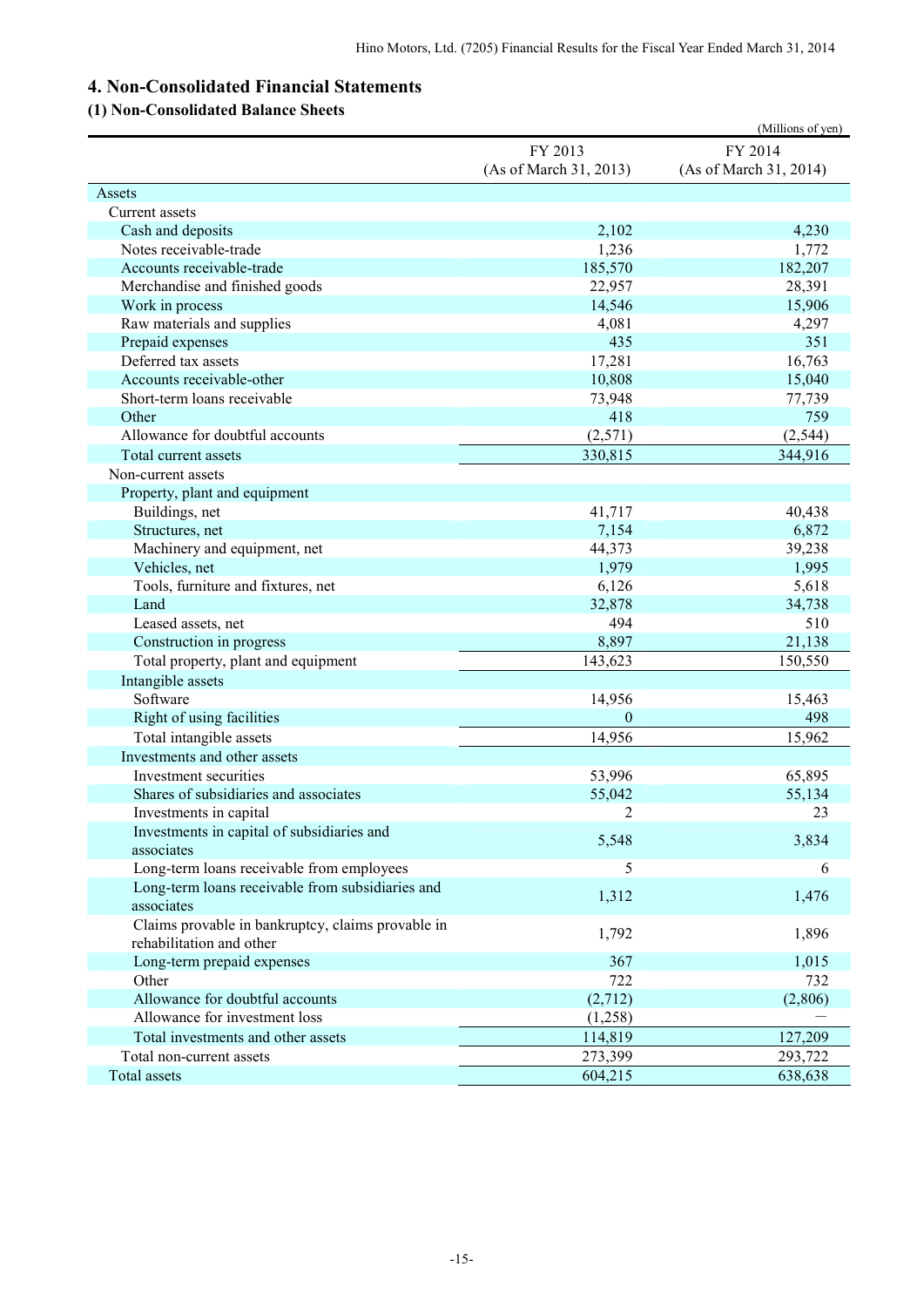|                                                                              |                        | (Millions of yen)      |
|------------------------------------------------------------------------------|------------------------|------------------------|
|                                                                              | FY 2013                | FY 2014                |
|                                                                              | (As of March 31, 2013) | (As of March 31, 2014) |
| Liabilities                                                                  |                        |                        |
| <b>Current liabilities</b>                                                   |                        |                        |
| Notes payable-trade                                                          | 593                    | 542                    |
| Accounts payable-trade<br>Short-term loans payable                           | 139,942<br>28,800      | 147,398                |
| Short-term loans payable to subsidiaries and                                 |                        |                        |
| associates                                                                   | 21,170                 | 16,523                 |
| Current portion of long-term loans payable                                   | $\boldsymbol{0}$       | $\mathbf{0}$           |
| Current portion of long-term loans payable to<br>subsidiaries and associates | 17,000                 | 15,000                 |
| Lease obligations                                                            | 20                     | 35                     |
| Accounts payable-other                                                       | 13,627                 | 18,770                 |
| Accrued expenses                                                             | 32,977                 | 36,879                 |
| Income taxes payable                                                         | 2,013                  | 16,390                 |
| Advances received                                                            | 398                    | 441                    |
| Deposits received                                                            | 21,647                 | 20,375                 |
| Provision for directors' bonuses                                             | 303                    | 386                    |
| Provision for product warranties                                             | 25,161                 | 26,891                 |
| Notes payable-facilities                                                     | 13                     | 2,187                  |
| Other                                                                        | 400                    | 347                    |
| Total current liabilities                                                    | 304,070                | 302,168                |
| Non-current liabilities                                                      |                        |                        |
| Long-term loans payable                                                      | $\mathbf{1}$           | 1                      |
| Long-term loans payable to subsidiaries and                                  |                        |                        |
| associates                                                                   | 15,000                 |                        |
| Lease obligations                                                            | 525                    | 538                    |
| Deferred tax liabilities                                                     | 14,179                 | 4,190                  |
| Provision for retirement benefits                                            | 35,996                 | 35,710                 |
| Asset retirement obligations                                                 | 942                    | 942                    |
| Other                                                                        | 1,101                  | 1,803                  |
| Total non-current liabilities                                                | 67,747                 | 43,187                 |
| <b>Total liabilities</b>                                                     | 371,817                | 345,355                |
| Net assets                                                                   |                        |                        |
| Shareholders' equity                                                         |                        |                        |
| Capital stock                                                                | 72,717                 | 72,717                 |
| Capital surplus                                                              |                        |                        |
| Legal capital surplus                                                        | 64,307                 | 64,307                 |
| Other capital surplus                                                        | 244                    | 522                    |
| Total capital surplus                                                        | 64,551                 | 64,829                 |
| Retained earnings                                                            |                        |                        |
| Legal retained earnings                                                      | 7,103                  | 7,103                  |
| Other retained earnings                                                      |                        |                        |
| Reserve for advanced depreciation of                                         | 5,123                  | 4,990                  |
| non-current assets                                                           |                        |                        |
| Reserve for special depreciation<br>General reserve                          | 72<br>16,890           | 120<br>41,890          |
|                                                                              | 44,851                 |                        |
| Retained earnings brought forward                                            |                        | 72,774                 |
| Total retained earnings                                                      | 74,040                 | 126,878                |
| Treasury shares                                                              | (1,086)                | (719)                  |
| Total shareholders' equity                                                   | 210,223                | 263,706                |
| Valuation and translation adjustments                                        |                        |                        |
| Valuation difference on available-for-sale                                   | 21,990                 | 29,439                 |
| securities                                                                   |                        |                        |
| Deferred gains or losses on hedges                                           | (158)                  | (76)                   |
| Total valuation and translation adjustments                                  | 21,832                 | 29,363                 |
| Subscription rights to shares                                                | 342                    | 212                    |
| Total net assets                                                             | 232,398                | 293,282                |
| Total liabilities and net assets                                             | 604,215                | 638,638                |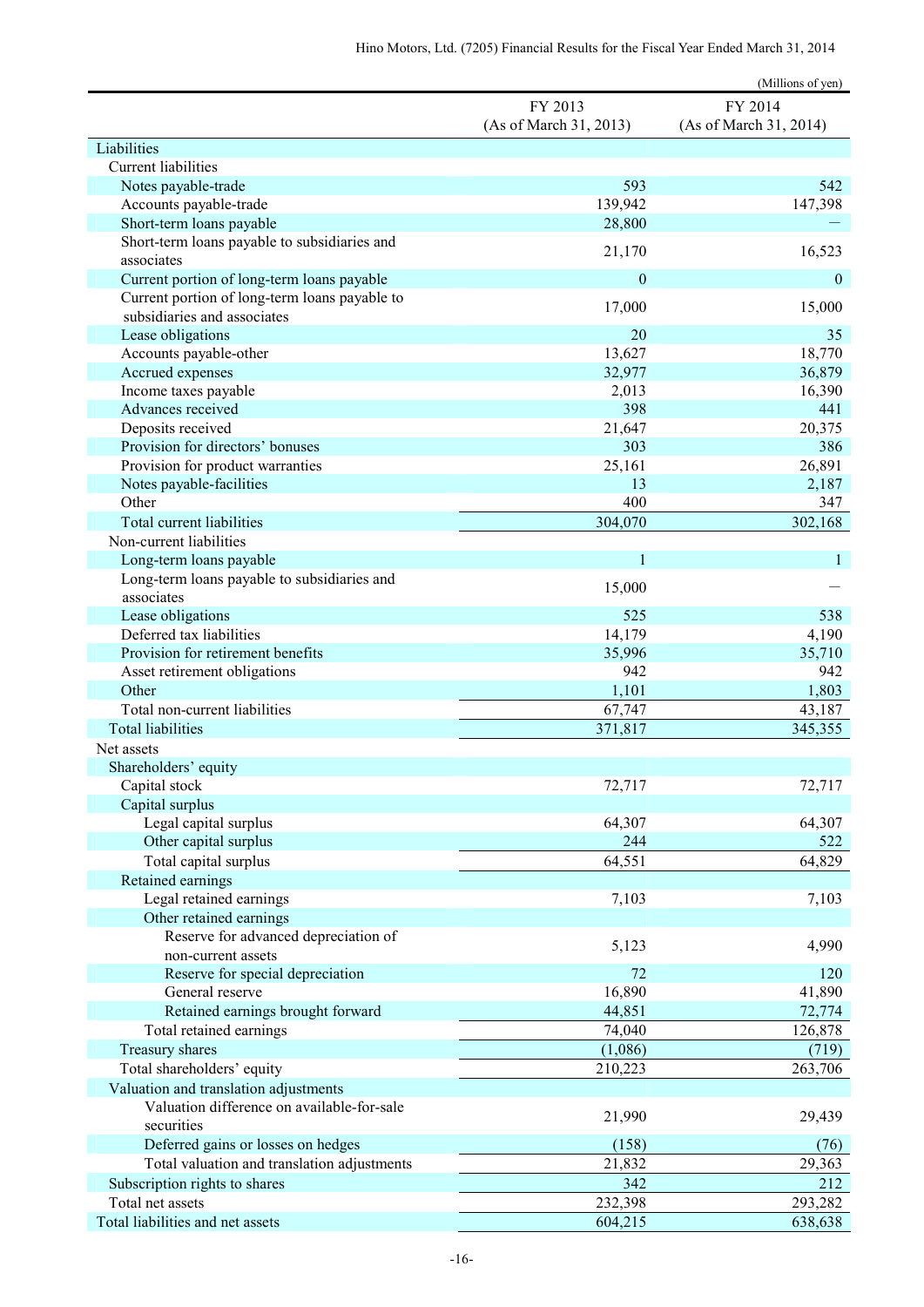# **(2) Non-Consolidated Statements of Income**

|                                                    |                     | (Millions of yen)   |
|----------------------------------------------------|---------------------|---------------------|
|                                                    | FY 2013             | FY 2014             |
|                                                    | (From April 1, 2012 | (From April 1, 2013 |
|                                                    | to March 31, 2013)  | to March 31, 2014)  |
| Net sales                                          | 1,120,121           | 1,210,784           |
| Cost of sales                                      |                     |                     |
| Beginning finished goods                           | 24,383              | 22,957              |
| Cost of products manufactured                      | 977,445             | 1,028,977           |
| Total                                              | 1,001,829           | 1,051,934           |
| Ending finished goods                              | 22,957              | 28,391              |
| Cost of finished goods sold                        | 978,872             | 1,023,543           |
| Gross profit                                       | 141,248             | 187,241             |
| Selling, general and administrative expenses       |                     |                     |
| Sales commission                                   | 29,747              | 39,793              |
| Transportation and warehousing expenses            | 6,979               | 7,361               |
| Provision for product warranties                   | 25,161              | 26,891              |
| Advertising expenses                               | 2,979               | 3,122               |
| Salaries and allowances                            | 13,772              | 13,932              |
| Provision for directors' bonuses                   | 303                 | 386                 |
| Provision for retirement benefits                  | 1,098               | 1,156               |
| Rent expenses                                      | 2,999               | 2,876               |
| Depreciation                                       | 6,492               | 6,160               |
| Other                                              | 20,794              | 19,302              |
| Total selling, general and administrative expenses | 110,327             | 120,983             |
| Operating income                                   | 30,921              | 66,257              |
| Non-operating income                               |                     |                     |
| Interest income                                    | 889                 | 806                 |
| Dividend income                                    | 6,359               | 9,477               |
| Reversal of allowance for doubtful accounts        | 1,139               | 1,062               |
| Foreign exchange gains                             | 517                 |                     |
| Rent income                                        | 1,070               | 989                 |
| Miscellaneous income                               | 1,227               | 936                 |
| Total non-operating income                         | 11,205              | 13,272              |
| Non-operating expenses                             |                     |                     |
| Interest expenses                                  | 753                 | 531                 |
| Depreciation                                       | 220                 | 205                 |
| Foreign exchange losses                            |                     | 1,925               |
| Miscellaneous expenses                             | 872                 | 745                 |
| Total non-operating expenses                       | 1,846               | 3,407               |
| Ordinary income                                    | 40,280              | 76,122              |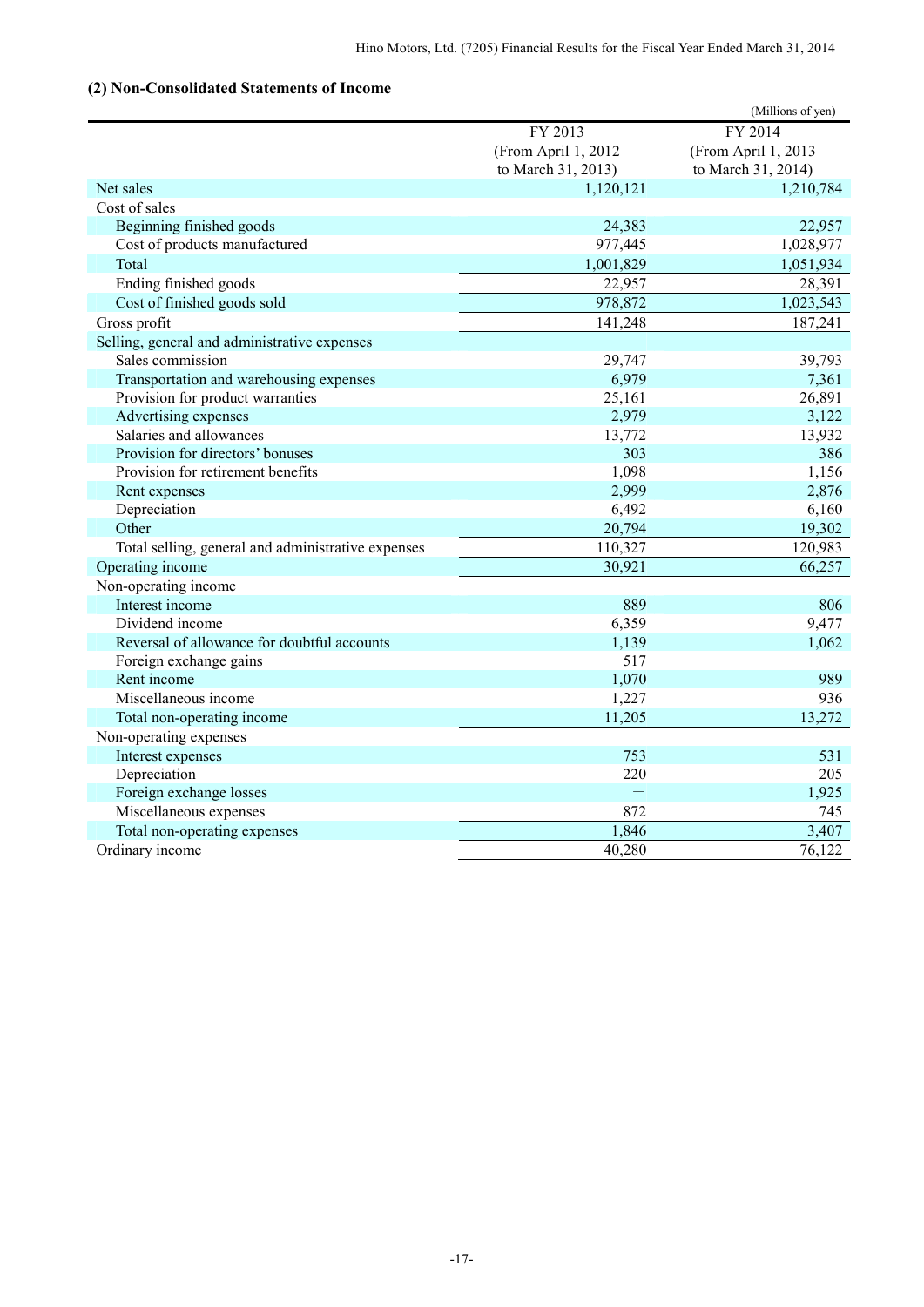|                                                                               |                      | (Millions of yen)   |
|-------------------------------------------------------------------------------|----------------------|---------------------|
|                                                                               | FY 2013              | FY 2014             |
|                                                                               | (From April 1, 2012) | (From April 1, 2013 |
|                                                                               | to March 31, 2013)   | to March 31, 2014)  |
| Extraordinary income                                                          |                      |                     |
| Gain on sales of non-current assets                                           | 147                  | 43                  |
| Gain on sales of investment securities                                        | 766                  | 174                 |
| Reversal of allowance for investment loss                                     |                      | 175                 |
| Other                                                                         | 8                    | 539                 |
| Total extraordinary income                                                    | 923                  | 932                 |
| <b>Extraordinary losses</b>                                                   |                      |                     |
| Loss on sales and retirement of non-current assets                            | 297                  | 440                 |
| Impairment loss                                                               | 11                   | 134                 |
| Loss on valuation of shares of subsidiaries and<br>associates                 | 59                   |                     |
|                                                                               |                      |                     |
| Loss on valuation of investments in capital of<br>subsidiaries and associates |                      | 630                 |
| Provision of allowance for investment loss                                    | 1,258                |                     |
| Other                                                                         | $\overline{0}$       | 46                  |
| Total extraordinary losses                                                    | 1,627                | 1,251               |
| Income (loss) before income taxes                                             | 39,576               | 75,804              |
| Income taxes-current                                                          | 2,573                | 17,513              |
| Income taxes-deferred                                                         | (3, 157)             | (13, 421)           |
| Total income taxes                                                            | (583)                | 4,091               |
| Net income                                                                    | 40,159               | 71,712              |
|                                                                               |                      |                     |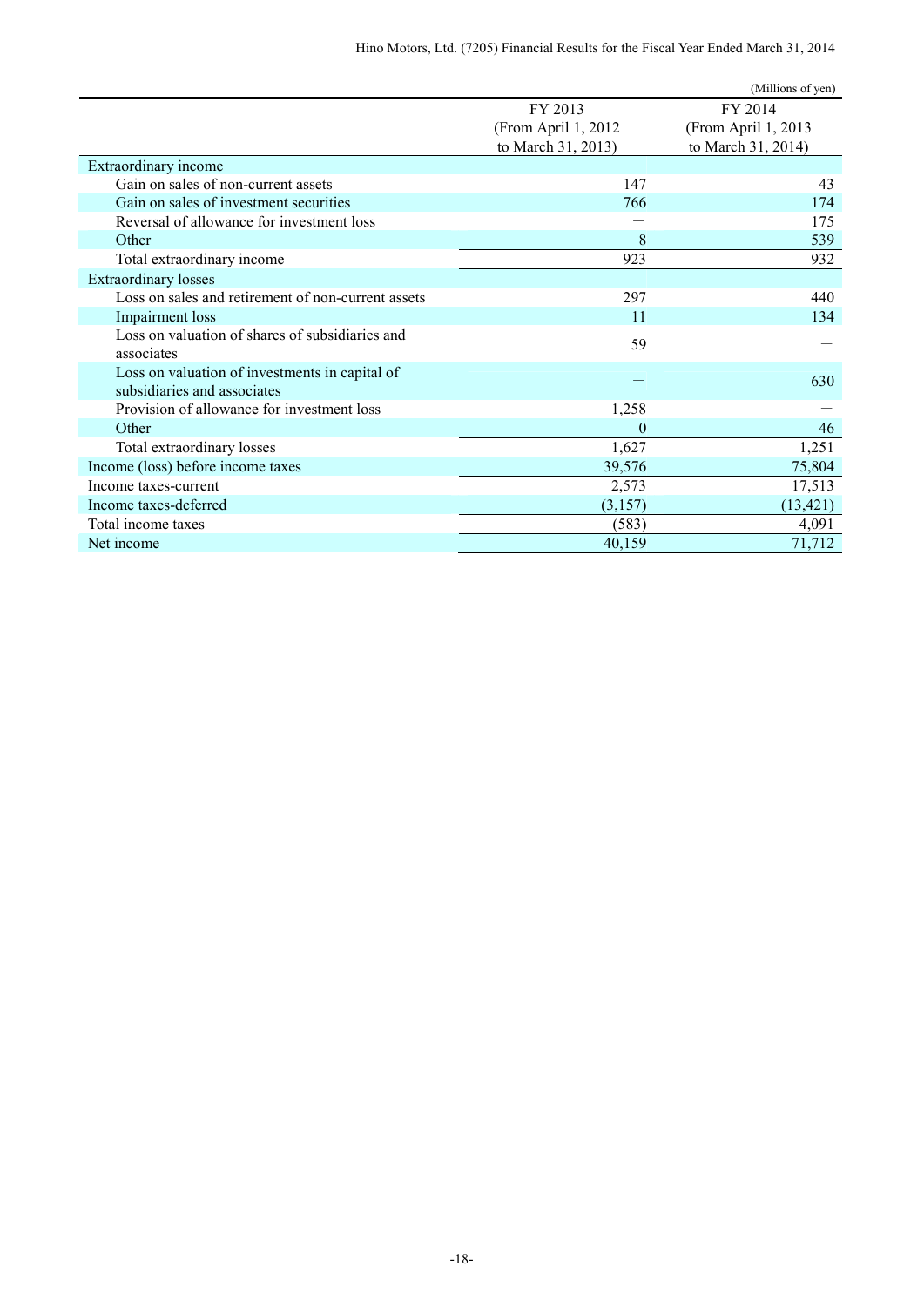### **(3) Non-Consolidated Statements of Changes in Net Assets**

Previous Fiscal Year (From April 1, 2012 to March 31, 2013)

| (Millions of yen)                         |               |                          |                          |                          |                               |  |  |  |
|-------------------------------------------|---------------|--------------------------|--------------------------|--------------------------|-------------------------------|--|--|--|
|                                           |               | Shareholders' equity     |                          |                          |                               |  |  |  |
|                                           |               |                          | Retained<br>earnings     |                          |                               |  |  |  |
|                                           | Capital stock | Legal capital<br>surplus | Other capital<br>surplus | Total capital<br>surplus | Legal<br>retained<br>earnings |  |  |  |
| Balance at the beginning of the<br>period | 72,717        | 64,307                   | 33                       | 64,341                   | 7,103                         |  |  |  |
| Changes of items during period            |               |                          |                          |                          |                               |  |  |  |
| Dividends of surplus                      |               |                          |                          |                          |                               |  |  |  |
| Provision of reserve for                  |               |                          |                          |                          |                               |  |  |  |
| advanced depreciation of                  |               |                          |                          |                          |                               |  |  |  |
| non-current assets                        |               |                          |                          |                          |                               |  |  |  |
| Reversal of reserve for                   |               |                          |                          |                          |                               |  |  |  |
| advanced depreciation of                  |               |                          |                          |                          |                               |  |  |  |
| non-current assets                        |               |                          |                          |                          |                               |  |  |  |
| Provision of reserve for                  |               |                          |                          |                          |                               |  |  |  |
| special depreciation                      |               |                          |                          |                          |                               |  |  |  |
| Reversal of reserve for                   |               |                          |                          |                          |                               |  |  |  |
| special depreciation                      |               |                          |                          |                          |                               |  |  |  |
| Provision of general reserve              |               |                          |                          |                          |                               |  |  |  |
| Net income                                |               |                          |                          |                          |                               |  |  |  |
| Purchase of treasury shares               |               |                          |                          |                          |                               |  |  |  |
| Disposal of treasury shares               |               |                          | 210                      | 210                      |                               |  |  |  |
| Net changes of items other                |               |                          |                          |                          |                               |  |  |  |
| than shareholders' equity                 |               |                          |                          |                          |                               |  |  |  |
| Total changes of items during             |               |                          | 210                      | 210                      |                               |  |  |  |
| period                                    |               |                          |                          |                          |                               |  |  |  |
| Balance at the end of the<br>period       | 72,717        | 64,307                   | 244                      | 64,551                   | 7,103                         |  |  |  |

|                                                                            |                                                                        |                                        |                         |                                            |                               |                    | (Millions of yen)                |  |  |
|----------------------------------------------------------------------------|------------------------------------------------------------------------|----------------------------------------|-------------------------|--------------------------------------------|-------------------------------|--------------------|----------------------------------|--|--|
|                                                                            | Shareholders' equity                                                   |                                        |                         |                                            |                               |                    |                                  |  |  |
|                                                                            |                                                                        |                                        | Retained earnings       |                                            |                               |                    |                                  |  |  |
|                                                                            |                                                                        |                                        | Other retained earnings |                                            |                               |                    |                                  |  |  |
|                                                                            | Reserve for<br>advanced<br>depreciation<br>of<br>non-current<br>assets | Reserve for<br>special<br>depreciation | General<br>reserve      | Retained<br>earnings<br>brought<br>forward | Total<br>retained<br>earnings | Treasury<br>shares | Total<br>shareholders'<br>equity |  |  |
| Balance at the beginning of the<br>period                                  | 4,857                                                                  |                                        | 16,890                  | 12,447                                     | 41,298                        | (1, 488)           | 176,868                          |  |  |
| Changes of items during period                                             |                                                                        |                                        |                         |                                            |                               |                    |                                  |  |  |
| Dividends of surplus                                                       |                                                                        |                                        |                         | (7, 417)                                   | (7, 417)                      |                    | (7, 417)                         |  |  |
| Provision of reserve for<br>advanced depreciation of<br>non-current assets | 359                                                                    |                                        |                         | (359)                                      |                               |                    |                                  |  |  |
| Reversal of reserve for<br>advanced depreciation of<br>non-current assets  | (93)                                                                   |                                        |                         | 93                                         |                               |                    |                                  |  |  |
| Provision of reserve for<br>special depreciation                           |                                                                        | 72                                     |                         | (72)                                       |                               |                    |                                  |  |  |
| Reversal of reserve for<br>special depreciation                            |                                                                        |                                        |                         |                                            |                               |                    |                                  |  |  |
| Provision of general reserve                                               |                                                                        |                                        |                         |                                            |                               |                    |                                  |  |  |
| Net income                                                                 |                                                                        |                                        |                         | 40,159                                     | 40,159                        |                    | 40,159                           |  |  |
| Purchase of treasury shares                                                |                                                                        |                                        |                         |                                            |                               | (23)               | (23)                             |  |  |
| Disposal of treasury shares                                                |                                                                        |                                        |                         |                                            |                               | 425                | 636                              |  |  |
| Net changes of items other<br>than shareholders' equity                    |                                                                        |                                        |                         |                                            |                               |                    |                                  |  |  |
| Total changes of items during<br>period                                    | 265                                                                    | 72                                     |                         | 32,403                                     | 32,742                        | 401                | 33,354                           |  |  |
| Balance at the end of the<br>period                                        | 5,123                                                                  | 72                                     | 16,890                  | 44,851                                     | 74,040                        | (1,086)            | 210,223                          |  |  |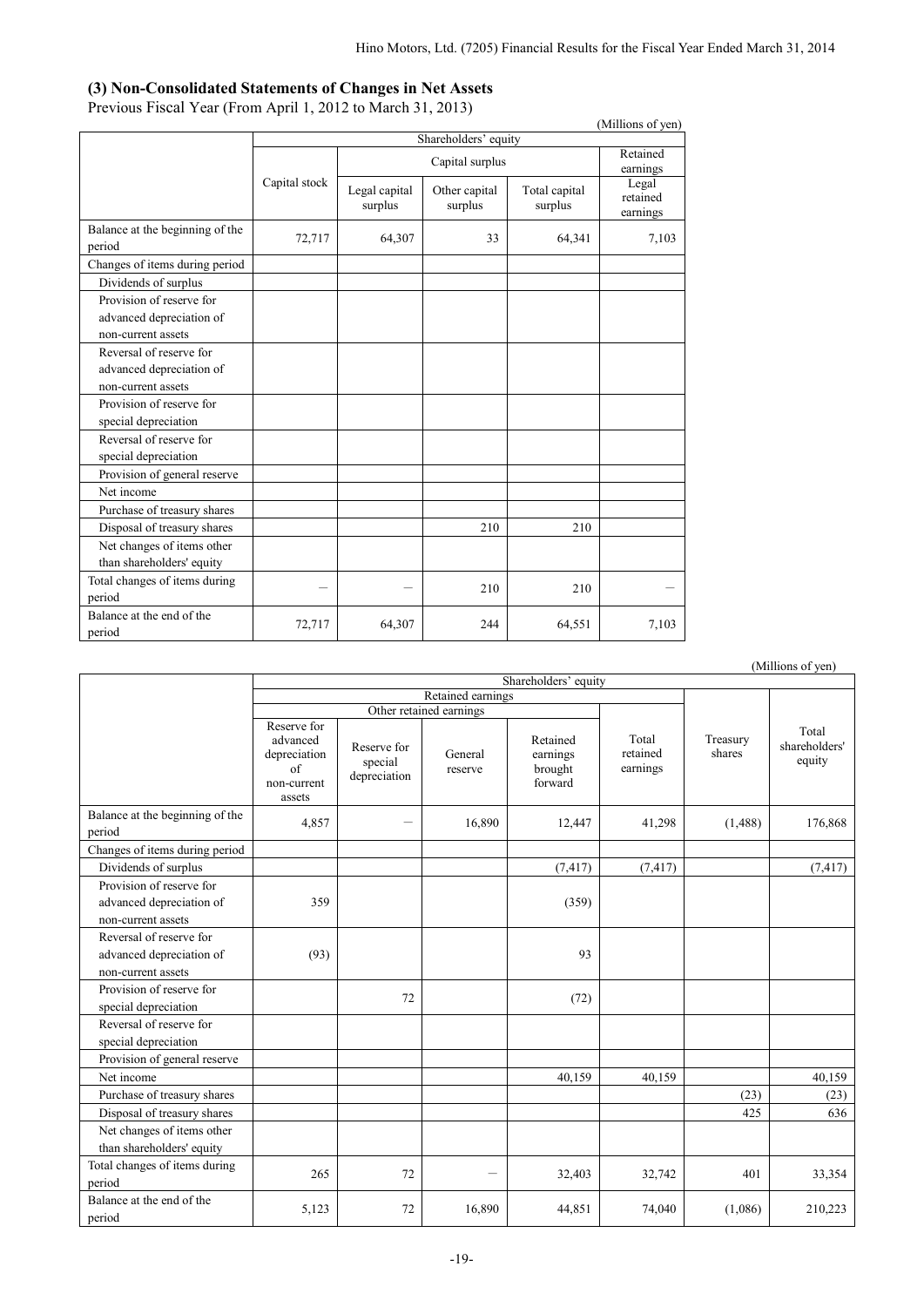#### (Millions of yen)

|                                                                            |                                                                 | Valuation and translation adjustments       |                                                      |                                  |                     |
|----------------------------------------------------------------------------|-----------------------------------------------------------------|---------------------------------------------|------------------------------------------------------|----------------------------------|---------------------|
|                                                                            | Valuation<br>difference on<br>available-for-sa<br>le securities | Deferred<br>gains or<br>losses on<br>hedges | Total<br>valuation and<br>translation<br>adjustments | Subscription<br>rights to shares | Total net<br>assets |
| Balance at the beginning of<br>the period                                  | 16,064                                                          | (191)                                       | 15,872                                               | 373                              | 193,114             |
| Changes of items during<br>period                                          |                                                                 |                                             |                                                      |                                  |                     |
| Dividends of surplus                                                       |                                                                 |                                             |                                                      |                                  | (7, 417)            |
| Provision of reserve for<br>advanced depreciation of<br>non-current assets |                                                                 |                                             |                                                      |                                  |                     |
| Reversal of reserve for<br>advanced depreciation of<br>non-current assets  |                                                                 |                                             |                                                      |                                  |                     |
| Provision of reserve for<br>special depreciation                           |                                                                 |                                             |                                                      |                                  |                     |
| Reversal of reserve for<br>special depreciation                            |                                                                 |                                             |                                                      |                                  |                     |
| Provision of general<br>reserve                                            |                                                                 |                                             |                                                      |                                  |                     |
| Net income                                                                 |                                                                 |                                             |                                                      |                                  | 40,159              |
| Purchase of treasury<br>shares                                             |                                                                 |                                             |                                                      |                                  | (23)                |
| Disposal of treasury shares                                                |                                                                 |                                             |                                                      |                                  | 636                 |
| Net changes of items other<br>than shareholders' equity                    | 5,926                                                           | 33                                          | 5,959                                                | (30)                             | 5,929               |
| Total changes of items<br>during period                                    | 5,926                                                           | 33                                          | 5,959                                                | (30)                             | 39,284              |
| Balance at the end of the<br>period                                        | 21,990                                                          | (158)                                       | 21,832                                               | 342                              | 232,398             |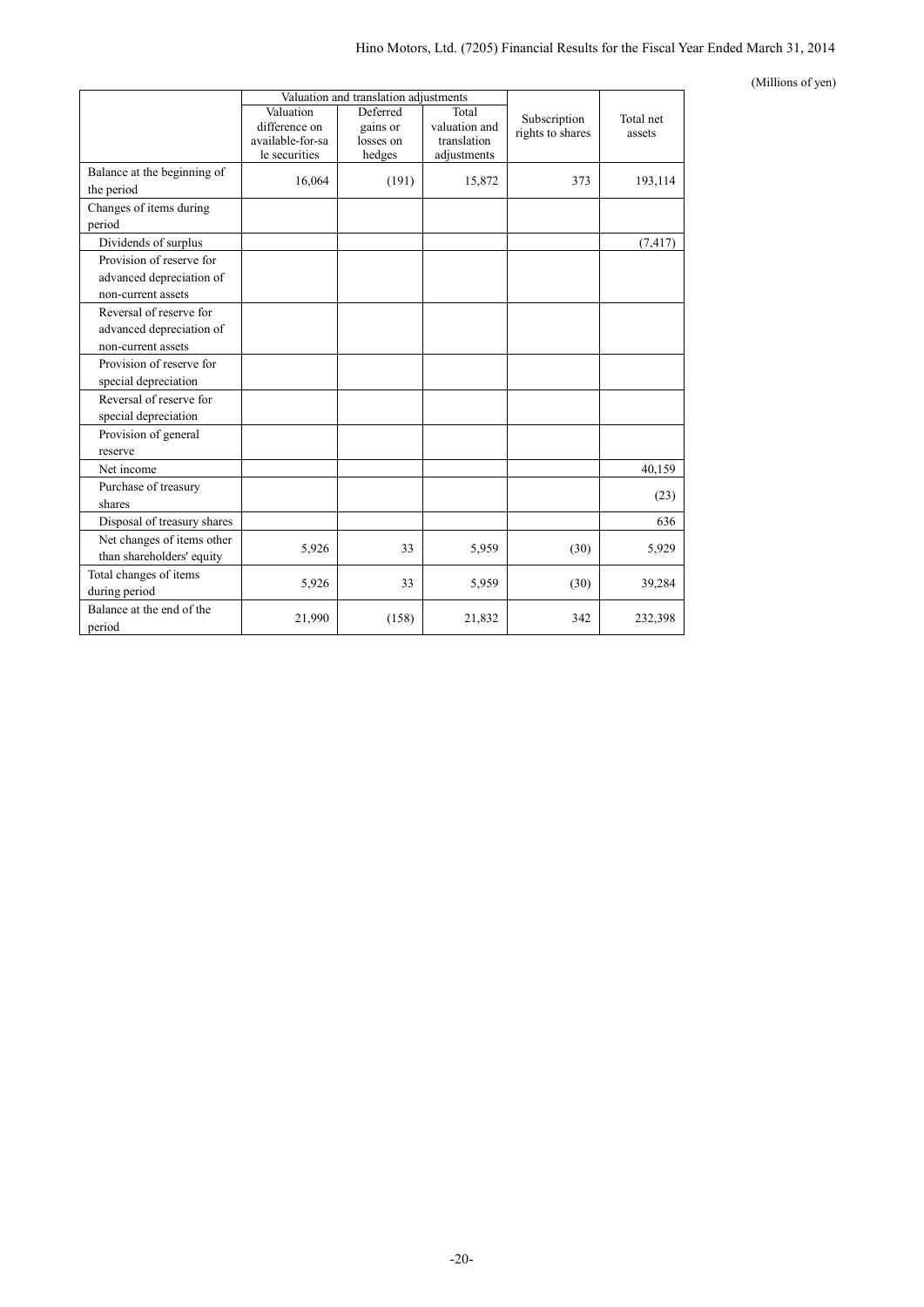| Current Fiscal Year (From April 1, 2013 to March 31, 2014) |  |  |  |
|------------------------------------------------------------|--|--|--|
|------------------------------------------------------------|--|--|--|

|                                                                            | Shareholders' equity |                          |                          |                          |                               |  |  |
|----------------------------------------------------------------------------|----------------------|--------------------------|--------------------------|--------------------------|-------------------------------|--|--|
|                                                                            |                      |                          | Capital surplus          |                          | Retained<br>earnings          |  |  |
|                                                                            | Capital stock        | Legal capital<br>surplus | Other capital<br>surplus | Total capital<br>surplus | Legal<br>retained<br>earnings |  |  |
| Balance at the beginning of the<br>period                                  | 72,717               | 64,307                   | 244                      | 64,551                   | 7,103                         |  |  |
| Changes of items during period                                             |                      |                          |                          |                          |                               |  |  |
| Dividends of surplus                                                       |                      |                          |                          |                          |                               |  |  |
| Provision of reserve for<br>advanced depreciation of<br>non-current assets |                      |                          |                          |                          |                               |  |  |
| Reversal of reserve for<br>advanced depreciation of<br>non-current assets  |                      |                          |                          |                          |                               |  |  |
| Provision of reserve for<br>special depreciation                           |                      |                          |                          |                          |                               |  |  |
| Reversal of reserve for<br>special depreciation                            |                      |                          |                          |                          |                               |  |  |
| Provision of general reserve                                               |                      |                          |                          |                          |                               |  |  |
| Net income                                                                 |                      |                          |                          |                          |                               |  |  |
| Purchase of treasury shares                                                |                      |                          |                          |                          |                               |  |  |
| Disposal of treasury shares                                                |                      |                          | 277                      | 277                      |                               |  |  |
| Net changes of items other<br>than shareholders' equity                    |                      |                          |                          |                          |                               |  |  |
| Total changes of items during<br>period                                    |                      |                          | 277                      | 277                      |                               |  |  |
| Balance at the end of the<br>period                                        | 72,717               | 64,307                   | 522                      | 64,829                   | 7,103                         |  |  |

|                                                 |                                                                                |                                        |                         |                                            |                               |                    | (Millions of yen)                |
|-------------------------------------------------|--------------------------------------------------------------------------------|----------------------------------------|-------------------------|--------------------------------------------|-------------------------------|--------------------|----------------------------------|
|                                                 | Shareholders' equity                                                           |                                        |                         |                                            |                               |                    |                                  |
|                                                 |                                                                                |                                        | Retained earnings       |                                            |                               |                    |                                  |
|                                                 |                                                                                |                                        | Other retained earnings |                                            |                               |                    |                                  |
|                                                 | Reserve for<br>advanced<br>depreciation<br>$\sigma$ f<br>non-current<br>assets | Reserve for<br>special<br>depreciation | General<br>reserve      | Retained<br>earnings<br>brought<br>forward | Total<br>retained<br>earnings | Treasury<br>shares | Total<br>shareholders'<br>equity |
| Balance at the beginning of the                 | 5,123                                                                          | 72                                     | 16,890                  | 44,851                                     | 74,040                        | (1,086)            | 210,223                          |
| period                                          |                                                                                |                                        |                         |                                            |                               |                    |                                  |
| Changes of items during period                  |                                                                                |                                        |                         |                                            |                               |                    |                                  |
| Dividends of surplus                            |                                                                                |                                        |                         | (18, 873)                                  | (18, 873)                     |                    | (18, 873)                        |
| Provision of reserve for                        |                                                                                |                                        |                         |                                            |                               |                    |                                  |
| advanced depreciation of                        |                                                                                |                                        |                         |                                            |                               |                    |                                  |
| non-current assets                              |                                                                                |                                        |                         |                                            |                               |                    |                                  |
| Reversal of reserve for                         |                                                                                |                                        |                         |                                            |                               |                    |                                  |
| advanced depreciation of                        | (133)                                                                          |                                        |                         | 133                                        |                               |                    |                                  |
| non-current assets                              |                                                                                |                                        |                         |                                            |                               |                    |                                  |
| Provision of reserve for                        |                                                                                | 81                                     |                         | (81)                                       |                               |                    |                                  |
| special depreciation                            |                                                                                |                                        |                         |                                            |                               |                    |                                  |
| Reversal of reserve for<br>special depreciation |                                                                                | (33)                                   |                         | 33                                         |                               |                    |                                  |
| Provision of general reserve                    |                                                                                |                                        | 25,000                  | (25,000)                                   |                               |                    |                                  |
| Net income                                      |                                                                                |                                        |                         | 71,712                                     | 71,712                        |                    | 71,712                           |
| Purchase of treasury shares                     |                                                                                |                                        |                         |                                            |                               | (59)               | (59)                             |
| Disposal of treasury shares                     |                                                                                |                                        |                         |                                            |                               | 426                | 703                              |
| Net changes of items other                      |                                                                                |                                        |                         |                                            |                               |                    |                                  |
| than shareholders' equity                       |                                                                                |                                        |                         |                                            |                               |                    |                                  |
| Total changes of items during<br>period         | (133)                                                                          | 48                                     | 25,000                  | 27,923                                     | 52,838                        | 366                | 53,482                           |
| Balance at the end of the<br>period             | 4,990                                                                          | 120                                    | 41,890                  | 72,774                                     | 126,878                       | (719)              | 263,706                          |

(Millions of yen)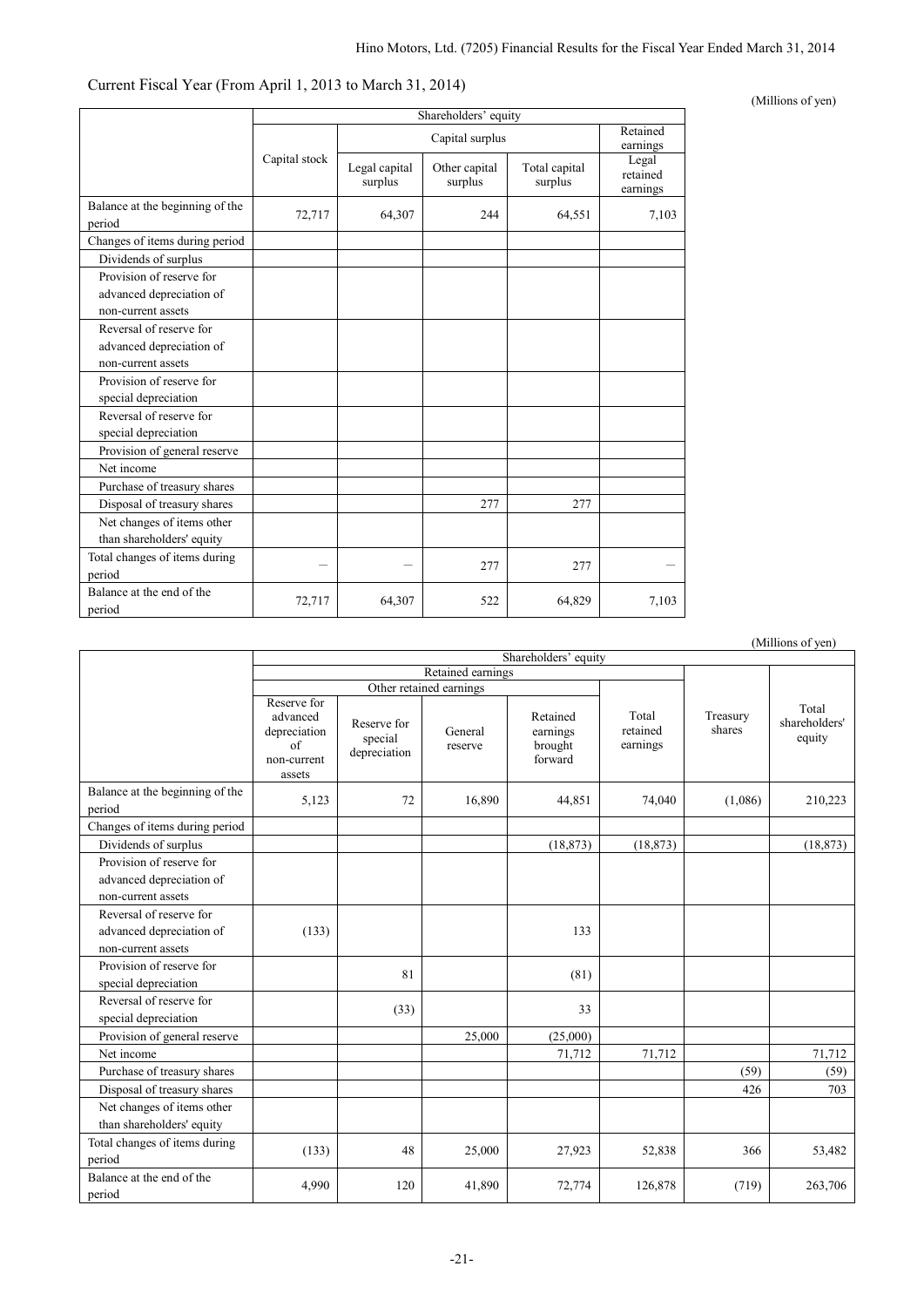#### (Millions of yen)

|                                                                            |                                                                 | Valuation and translation adjustments       |                                                      |                                     |                     |
|----------------------------------------------------------------------------|-----------------------------------------------------------------|---------------------------------------------|------------------------------------------------------|-------------------------------------|---------------------|
|                                                                            | Valuation<br>difference on<br>available-for-sa<br>le securities | Deferred<br>gains or<br>losses on<br>hedges | Total<br>valuation and<br>translation<br>adjustments | Subscription<br>rights to<br>shares | Total net<br>assets |
| Balance at the beginning of<br>the period                                  | 21,990                                                          | (158)                                       | 21,832                                               | 342                                 | 232,398             |
| Changes of items during<br>period                                          |                                                                 |                                             |                                                      |                                     |                     |
| Dividends of surplus                                                       |                                                                 |                                             |                                                      |                                     | (18, 873)           |
| Provision of reserve for<br>advanced depreciation of<br>non-current assets |                                                                 |                                             |                                                      |                                     |                     |
| Reversal of reserve for<br>advanced depreciation of<br>non-current assets  |                                                                 |                                             |                                                      |                                     |                     |
| Provision of reserve for<br>special depreciation                           |                                                                 |                                             |                                                      |                                     |                     |
| Reversal of reserve for<br>special depreciation                            |                                                                 |                                             |                                                      |                                     |                     |
| Provision of general<br>reserve                                            |                                                                 |                                             |                                                      |                                     |                     |
| Net income                                                                 |                                                                 |                                             |                                                      |                                     | 71,712              |
| Purchase of treasury<br>shares                                             |                                                                 |                                             |                                                      |                                     | (59)                |
| Disposal of treasury shares                                                |                                                                 |                                             |                                                      |                                     | 703                 |
| Net changes of items other<br>than shareholders' equity                    | 7,449                                                           | 82                                          | 7,531                                                | (129)                               | 7,401               |
| Total changes of items<br>during period                                    | 7,449                                                           | 82                                          | 7,531                                                | (129)                               | 60,884              |
| Balance at the end of the<br>period                                        | 29,439                                                          | (76)                                        | 29,363                                               | 212                                 | 293,282             |